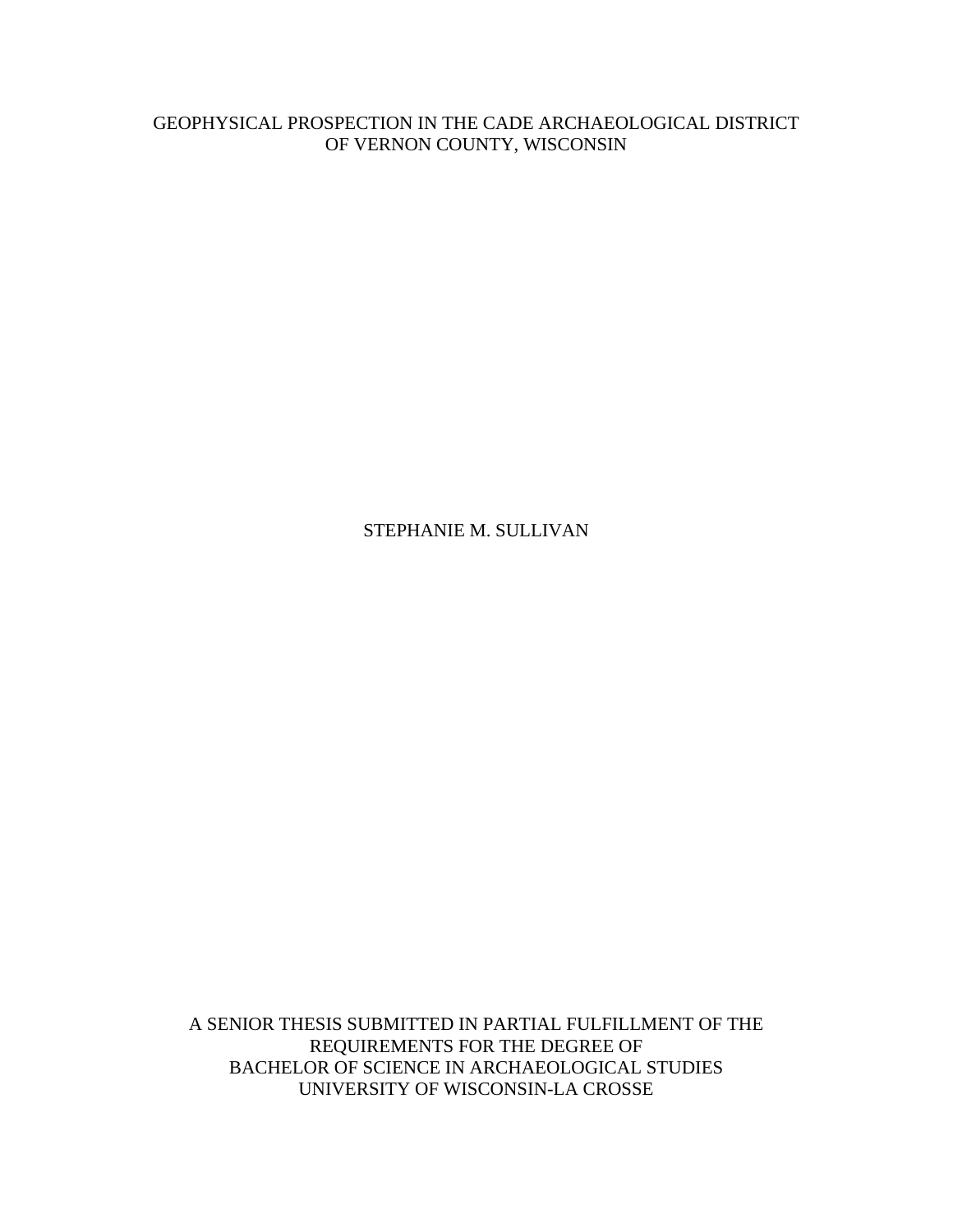## **Abstract**

This thesis undertakes an intensive geophysical survey in order to test the archaeological applicability of the geophysical equipment available at the University of Wisconsin-La Crosse while attempting to document potential archaeological features that may aid in future excavations. It also employs a new method of survey in the Cade Archaeological District that may contribute to the understanding of the spatial distribution and expansion of the Late Woodland Cultural Tradition. The Cade Archaeological District located along the North Fork of the Bad Axe River Valley in Vernon County, Wisconsin has more than fifteen documented archaeological sites. The major archaeological research that is being conducted in the area regards the expansion of the Late Woodland Tradition into year round settlements in the valley. Although the Bad Axe River Valley is rich in archaeological history, determining the best place to begin excavating can be difficult as many sites lie below post-settlement alluvium. Geophysical techniques can aid in locating buried archaeological features by detecting anomalous soil signatures among the normal soil background.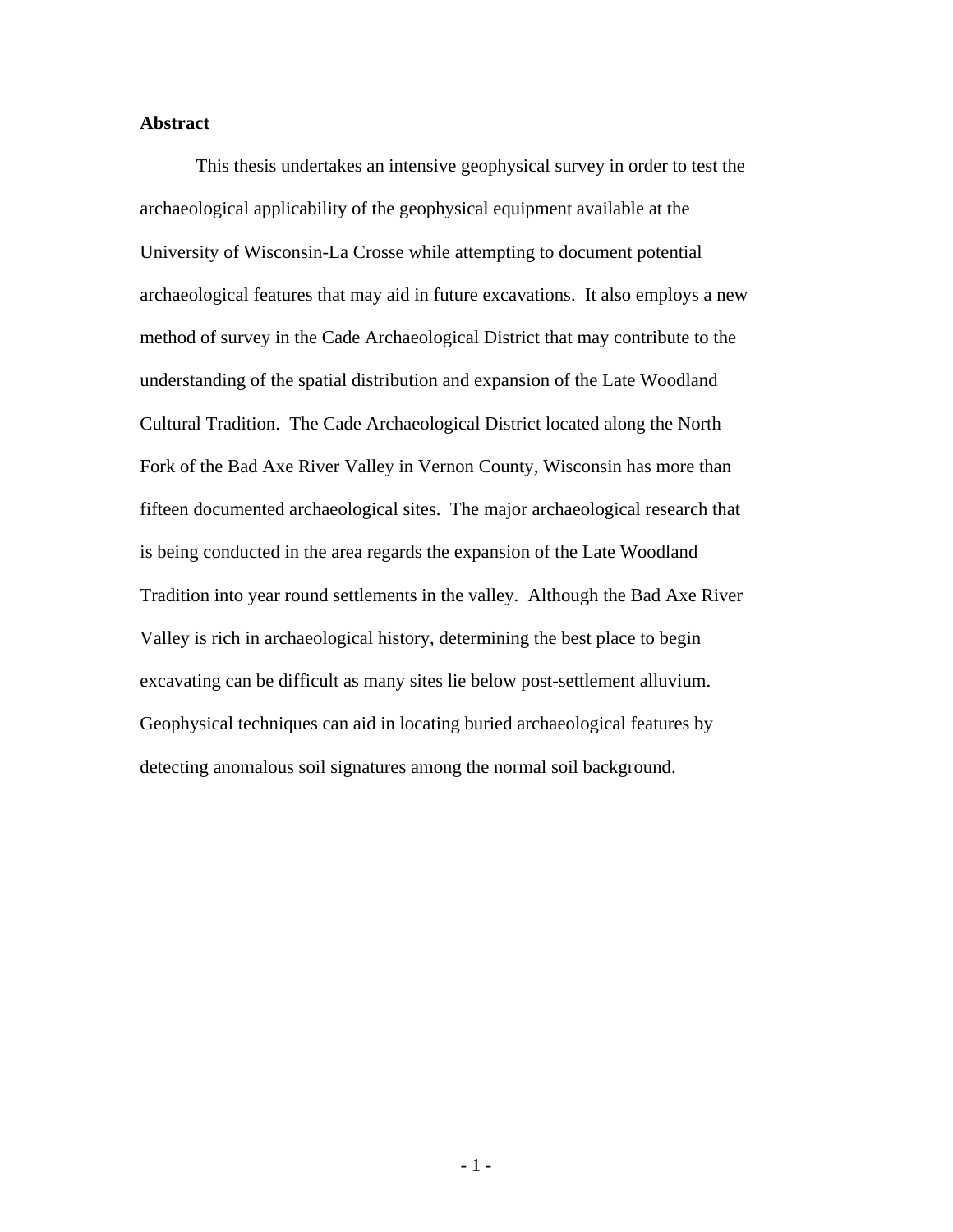#### **Introduction**

There are many areas in the North Fork region of the Bad Axe River that have the potential of bearing buried features. Numerous prehistoric occupation sites have been documented in the Bad Axe River Valley with sixteen located in the Cade Archaeological District. The major archaeological research that is being conducted in the area regards the expansion of the Late Woodland tradition into year round occupation of the valley (Theler and Boszhardt 2006).

 Although geophysical research has proven to be beneficial to the archaeologist, it is not often employed in North American archaeological investigations. These methods, however, have broad applicability within all archaeological paradigms (Dalan 1995). This thesis undertakes a geophysical field survey in the Cade Archaeological District at the 2007 University of Wisconsin - La Crosse (UW-L) archaeological field school site.

 The purpose of this field work was to demarcate possible cultural features that lie below post-settlement alluvium. If features were detected, it would aid the 2007 field school instructor in determining the best area to excavate. The excavations will further the understanding of the settlement patterns of the Late Woodland Tradition in the area. The geophysical survey will contribute to both the Departments of Geography/Earth Science and Sociology/Archaeology at UW-L while fulfilling the following objectives:

1) To document geophysical anomalies that may indicate potential archaeological features.

2) To employ a new method of survey in the Cade Archaeological District that may contribute to the understanding of the spatial distribution and expansion of the Late Woodland Culture.

- 2 -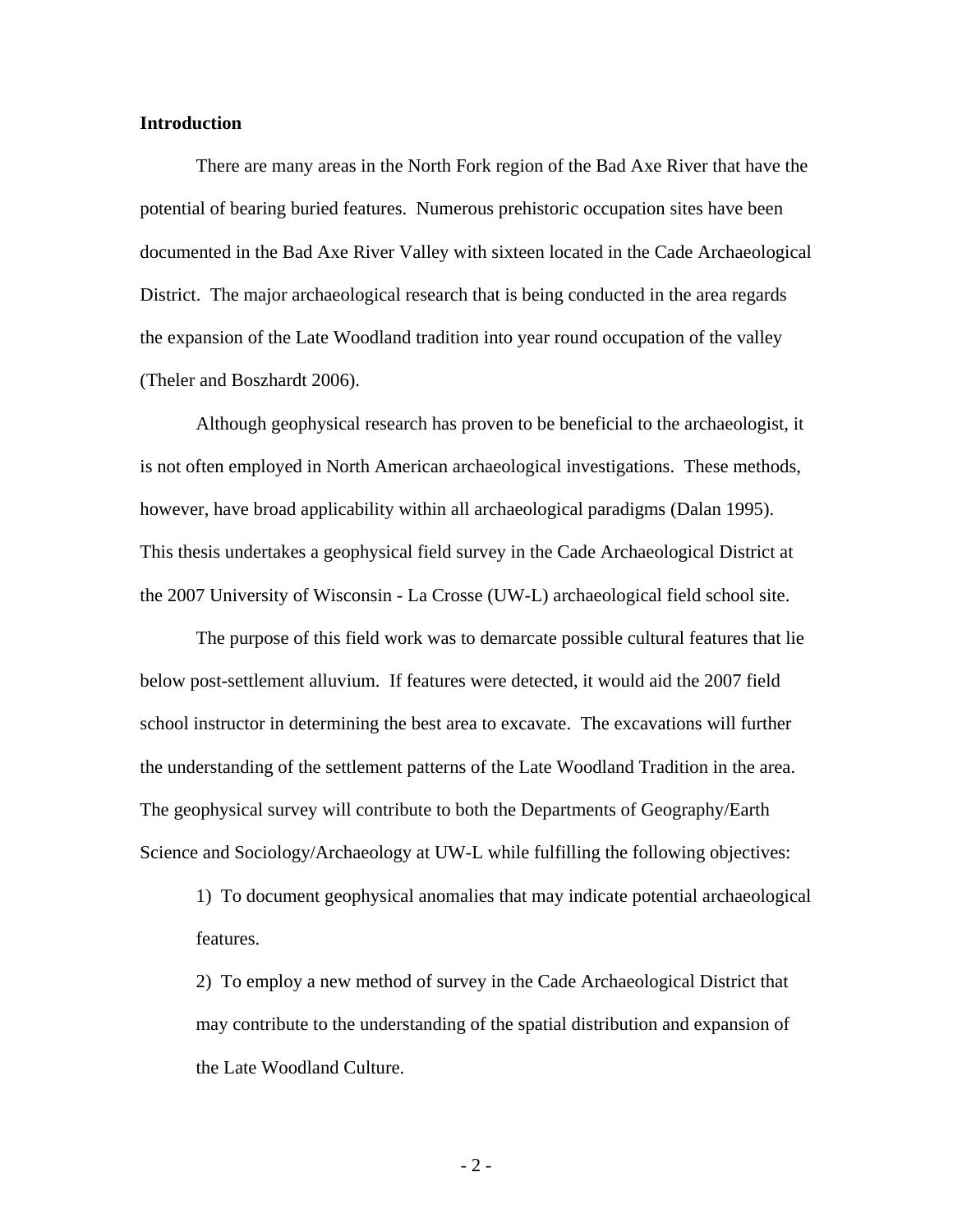3) To use UW-L's geophysical equipment for an interdisciplinary purpose, while exploring how the equipment would work for archaeological purposes.

Archaeology is a field that must rely on a multi-disciplinary approach in order to identify and interpret archaeological context. Geophysics is one of these fields of study that has relatively recently been used to aid in the survey and identification of cultural resources. Geophysical survey methods can be beneficial to the archaeologist in a variety of ways. It can direct archaeologists to features of interest. This helps to save time and money during site explorations. The basic layout of the subsurface and the location of features can be mapped to aid in the management and planning of archaeological sites. The mapping of sites in this manner also allows for the research and analysis of settlement patterns (North American Database of Archaeological Geophysics 2006).

According to the University of Arkansas' Dr. Ken Kvamme (personal communication 2006), the goals of geophysics in archaeology are to detect, map, interpret, and explain subsurface conditions within an archaeological context. Data interpretation revolves around finding anomalies, or contrasts, within the "normal" soil background. Anomalies can arise from biological, geological, pedological, and cultural causes. The task of the archaeogeophysicist is to sort out the cultural from the natural.

#### **Brief History of Archaeological Geophysics**

Augustus Pitt Rivers wrote of his 1893-1895 excavation at Handley Down in Dorset, England. He describes the first time that a 'geophysical' method was employed for archaeological detection. The technique that was used is known as 'bosing.' This is where the flat end on the head of a pick is hammered on the ground in order to determine

- 3 -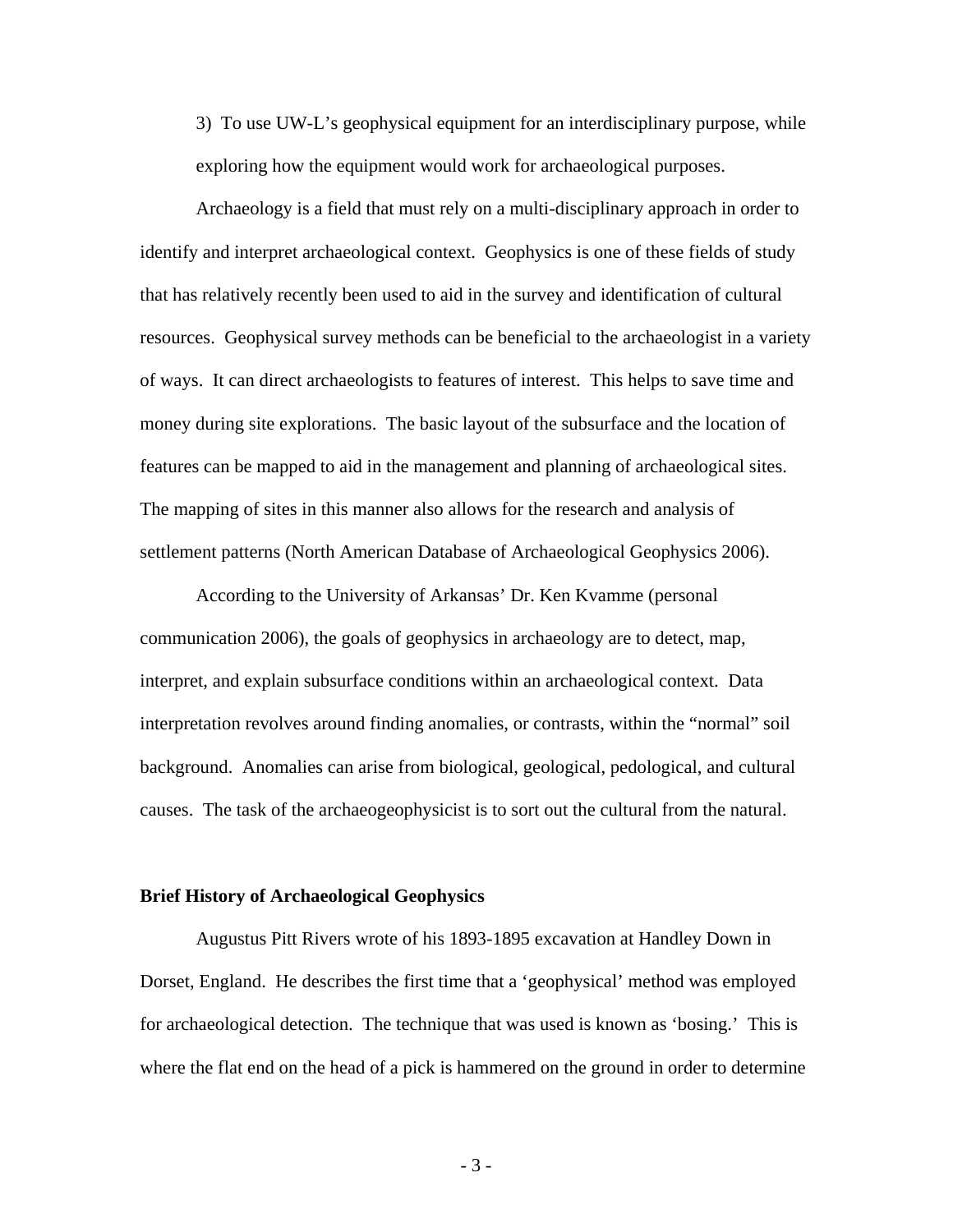where an archaeological site is by the sound that is produced. Rivers wrote that "the sound produced by hammering on an excavated part is much deeper than on undisturbed surface." The use of this technique allowed Rivers and his team to discover a ditch that was not visible from the surface of the grass-grown downland (Clark 1990).

 Fifty years later, Richard Atkinson became the pioneer in what can be considered modern archaeogeophysical survey. Atkinson learned of resistivity surveying from a civil engineering journal. The article that caught his interest described resistivity surveying done by Evershed and Vignoles for site exploration for dams. He thought that the same method might be useful for archaeological prospecting. In 1946, Atkinson hired Evershed and Vignoles to produce a skeleton survey of the Dorchester-on-Thames site using resistivity measurements from the Megger Earth Tester. Their method proved to be time-consuming, so Atkinson rented a Megger from them and devised his own survey method, which was better suited for an archaeological site (Clark 1990).

 The Megger was powered with a hand cranked generator. This was the main technique used for resistivity surveys until the transistor was developed in the 1950s. The transistor allowed for circuits to be both complex and compact, while utilizing less power. John Martin and Anthony Clark collaborated in 1956 to produce a resistivity meter, called the Martin-Clark, specifically for archaeological purposes (Clark 1990).

 Fired clay becomes weakly magnetic during a process called thermoremanent magnetization. This occurs as iron oxides at high temperatures are magnetized by the Earth's magnetic field as they cool (Clark 1990). The direction of the Earth's magnetic field has changed and will continue to change over time. This paleomagnetism allows for the dating of geological deposits. At the same time, magnetic north is drifting around

- 4 -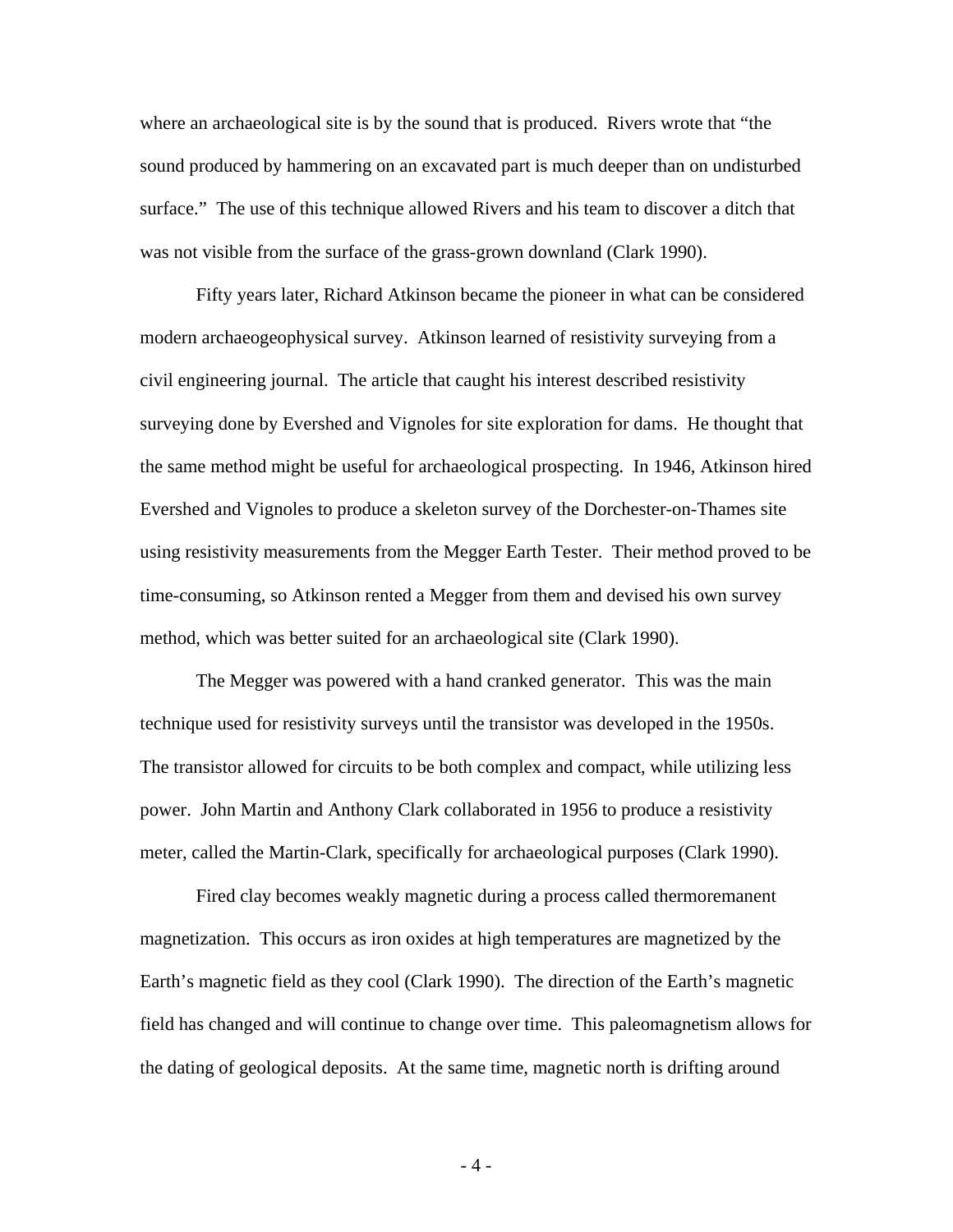geographic north. When a kiln or fire pit is heated above the Curie point, the iron particles are reset to point to the direction of magnetic north during the time that the pit or kiln was fired. Archaeomagnetic dating allows these features to be dated according to this polar drift (Michaels 2001).

 After a lecture given by John Belshe discussing archaeomagnetic dating in 1957, Graham Webster inquired as to whether a magnetometer might be able to detect buried burnt clay at archeological sites. It was determined that this would be a suitable application for a magnetometer; so, a prototype was developed. The instrument was found to be sensitive to both kilns, as well as to soil-filled features such as ditches and pits (Clark 1990).

 The successful use of resistivity and magnetometer surveys spawned research into other geophysical techniques that could be applicable to archaeology. These include the use of gradiometers, magnetic susceptibility meters, electromagnetic conductivity, and ground penetrating radar. Geophysical technologies continue to develop and become more efficient concomitant with the computer industry (Clark 1990).

#### **Complementary Technologies**

Geophysical technologies are complementary. Multiple technologies should be used during projects because field conditions are variable. The various technologies capture different geophysical qualities of the earth. Combining the data sets obtained from different instruments allows for a multifaceted view of the ground (Clay 2001).

Many times cost is the factor that determines which type of geophysical survey is conducted. Equipment is very expensive and it is rare to have access to a large selection.

- 5 -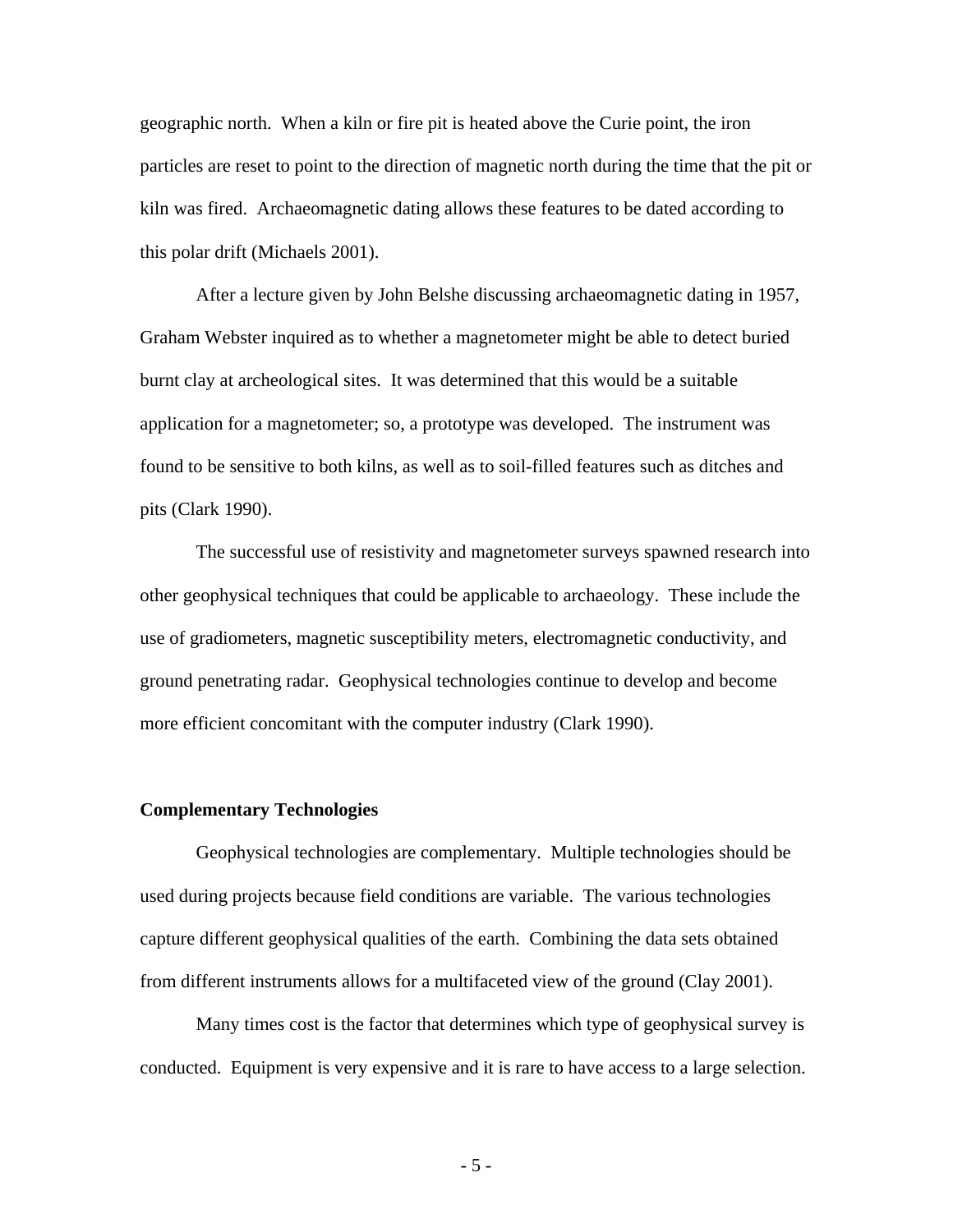It is important, however, to try to budget for at least two different forms of geophysical equipment (Clay 2001).

The University of Wisconsin-La Crosse houses two forms of geophysical equipment in the Department of Geography and Earth Science. These are the Bartington MS2 magnetic susceptibility meter with the MS2C core scanning sensor and the MS2F probe, and the GISCO CM-031 electromagnetic conductivity meter (Dean Wilder, personal communication 2006).

## **Magnetic Susceptibility**

 All atoms react to magnetic fields; therefore, all materials have a magnetic susceptibility. Magnetic susceptibility is the degree to which a material is magnetized in response to an applied magnetic field. A magnetic susceptibility meter injects an alternating magnetic field into the ground and then measures the response (Clark 1990).

 Magnetic susceptibility is useful to the archaeologist because of two factors. The first is that topsoil generally has a greater susceptibility than the underlying soil layers; and the second is that the susceptibility becomes even greater with human occupation. The magnetic properties of soil are mainly determined by the iron content in the parent material of the underlying bedrock. Iron compounds are relatively insoluble and tend to accumulate in topsoil. Therefore, the topsoil in a particular region will have its own unique characteristic measurement of magnetic susceptibility. This characteristic soil signature contrasts with any culturally modified soils that may be present. The limits of site boundaries, which may only exist in the topsoil, can be identified by comparing and contrasting measurements from within and outside of the site (Clark 1990).

- 6 -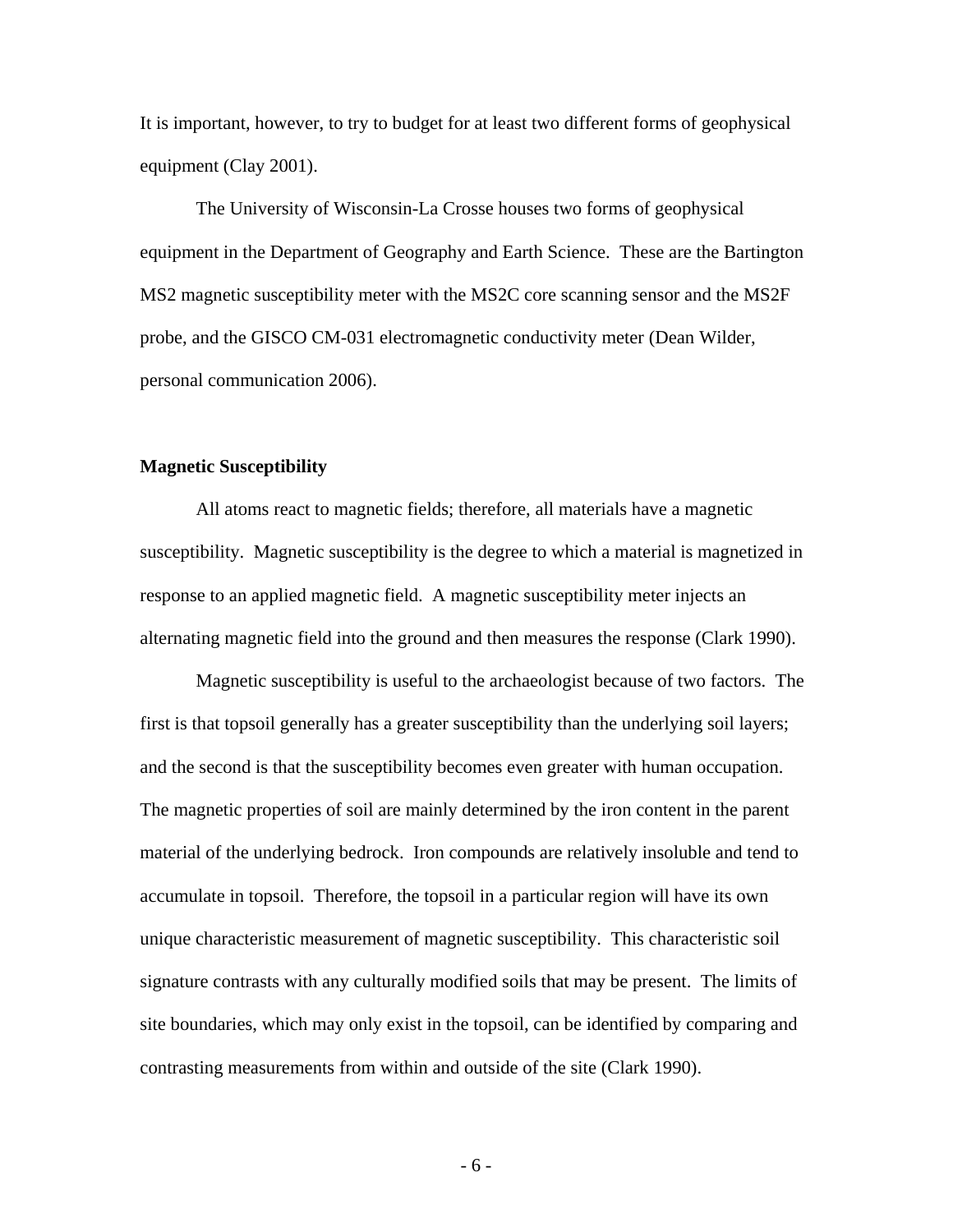The MS2 produced by Bartington Instruments is the standard instrument used for acquiring magnetic susceptibility measurements (Clark 1990). A variety of sensors are available for use with the MS2 in order to achieve different methods of data acquisition. UW-L currently owns the MS2C and MS2F sensors (Dean Wilder, personal communication 2006).

 The MS2C sensor is for use within a laboratory. Soil core samples are taken in the field and then brought back to the lab for analysis (Clark 1990). This method can be time consuming when conducting a large survey.

The MS2F sensor is attached to a handle which connects to the oscillator electronics. The tip of the probe has a diameter of 1.5 centimeters. It was designed so that the tip would be small enough to be pushed through vegetation on relatively flat surfaces. If there is a prominent root mass, a small hole can be cored out of the ground and the sensor inserted into the hole for measurement taking. The F probe sensor is only sensitive to the magnetic susceptibility of the material with which it has immediate contact. With it, readings can be taken at shallow depths or vertically on exposed wall surfaces (Clark 1990).

Magnetic susceptibility may be best used in conjunction with another form of geophysical survey. For example, a ground conductivity survey may be employed in order to detect the location of a feature. Once this location has been determined, magnetic susceptibility measurements can pin-point the boundary of the feature (Dean Wilder, personal communication 2006).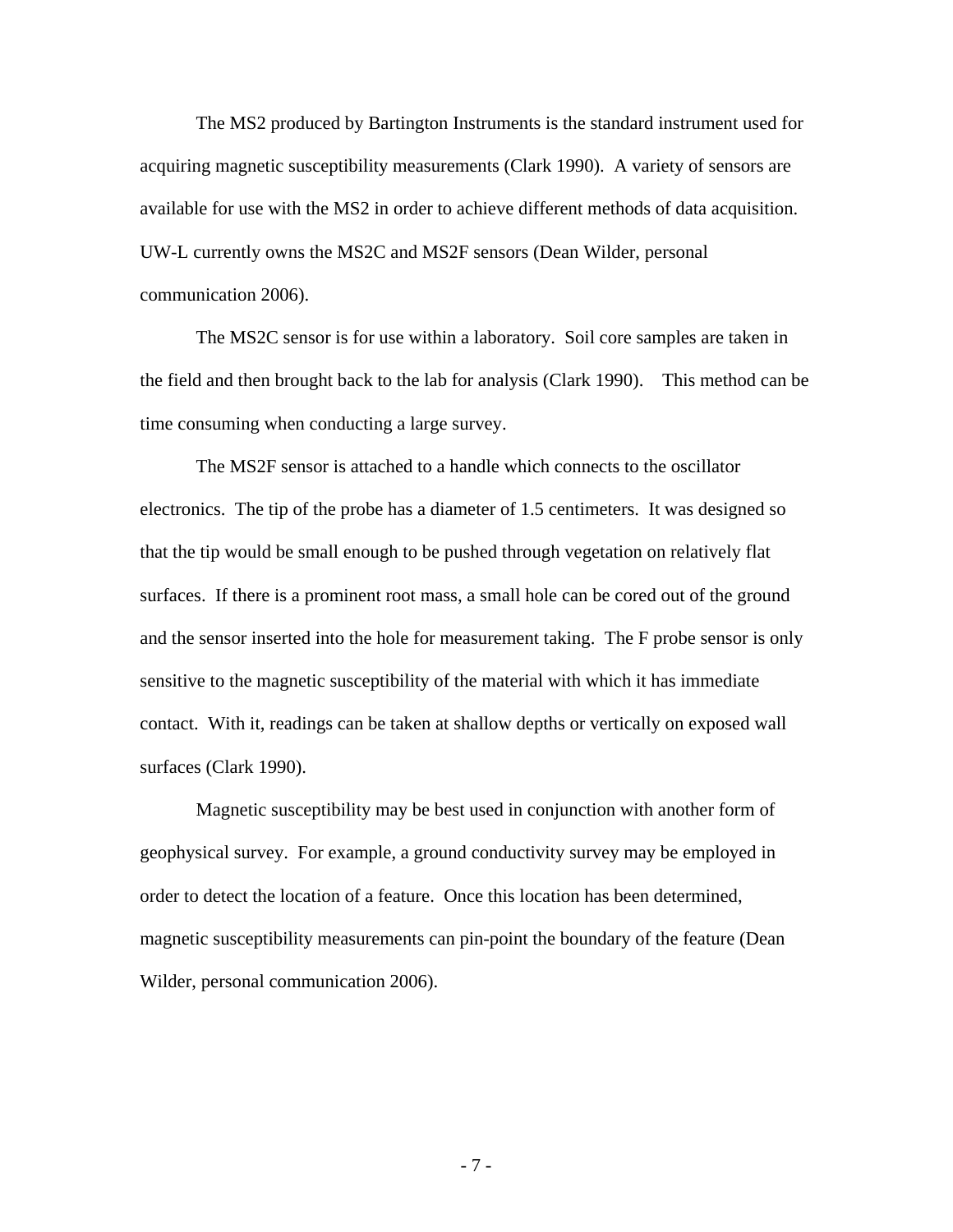#### **Electromagnetic Conductivity**

Earth conductivity meters measure the ability of below-surface material to conduct an electromagnetic signal (Clay 2001, Dalan 1995). It measures the ease of flow of a generated electrical current through a substance. Resistivity is another form of geophysical technology and is the reciprocal of conductivity. Resistivity measures the resistance that a material provides to a generated electrical current (Dalan 1995, De Vore and Heimmer 1995).

 Electrical currents are conducted through the motion of ions in soil, rock, or sediments. These ions are contained in the moisture-filled pores between mineral grains. "Hence, resistivity and conductivity are dependent on porosity, permeability, water content, and water quality (Dalan 1995)."

 Structural remains comprised of stone, brick, mortar, cement, and other construction materials tend to have lower conductivities than that of the surrounding soil. Earthen features such as filled pits and ditches, hearths, earth lodges, graves, and mounds can have either high or low conductivity depending on the surrounding soil matrix. If they retain moisture well or are surrounded by rocky sub-soil they will produce a high conductivity (Dalan 1995).

 Conductivity meters can be operated by one person. They are also suitable for use in bushy terrain and can penetrate through dry, hard, and rocky conditions (Dalan 1995). Conductivity surveys allow large areas to be covered rapidly. When being used over a small grid size, for example 20m x 20m, it has the capacity to efficiently collect data at close intervals to produce high resolution output. Collecting high-density datasets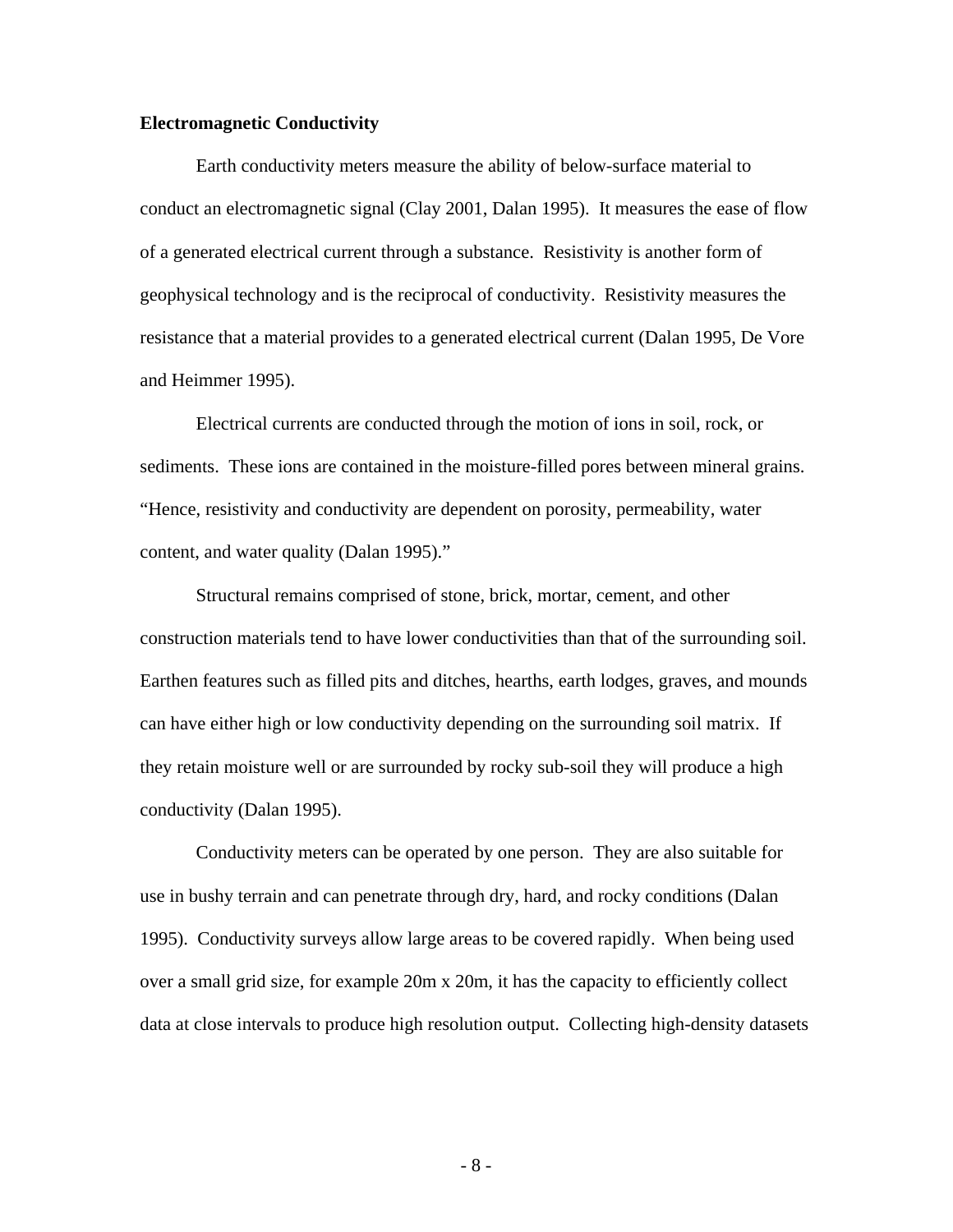is not efficient or necessary however, during large, exploratory surveys with the conductivity meter (Clay 2001).

 The CM-031 ground conductivity meter has an effective penetration depth of up to six meters. Smaller features at deeper depths will not be as easily detected as larger features at the same depth. A feature can be detected to a maximum depth that is approximately equal to its size (Dalan 1995).

 The resolution of the output data can be adjusted by operating the conductivity meter in either the vertical or the horizontal dipole modes. The normal operating mode, or vertical dipole mode, is when the transmitter and plane of receiver coils are aligned horizontally. This method gives maximum resolution at a depth of six meters (Dalan 1995, De Vore and Heimmer 1995).

 The instrument can also be turned on its side with the plane of receiver coils in a vertical position. The peak resolution when the conductivity meter is being used in the horizontal dipole mode is at three meters below the surface. This allows for features that are closer to the surface to come through with a higher resolution than those that are located deeper (Dalan 1995, De Vore and Heimmer 1995).

#### **Archaeological Applications of Geophysical Survey**

Geophysical survey can direct archaeologists to features of interest. The amount of time and money spent during site explorations may be reduced when using geophysics. But, perhaps most importantly, these methods are non-destructive and maintain the integrity of the site for future generations. They can also provide a means for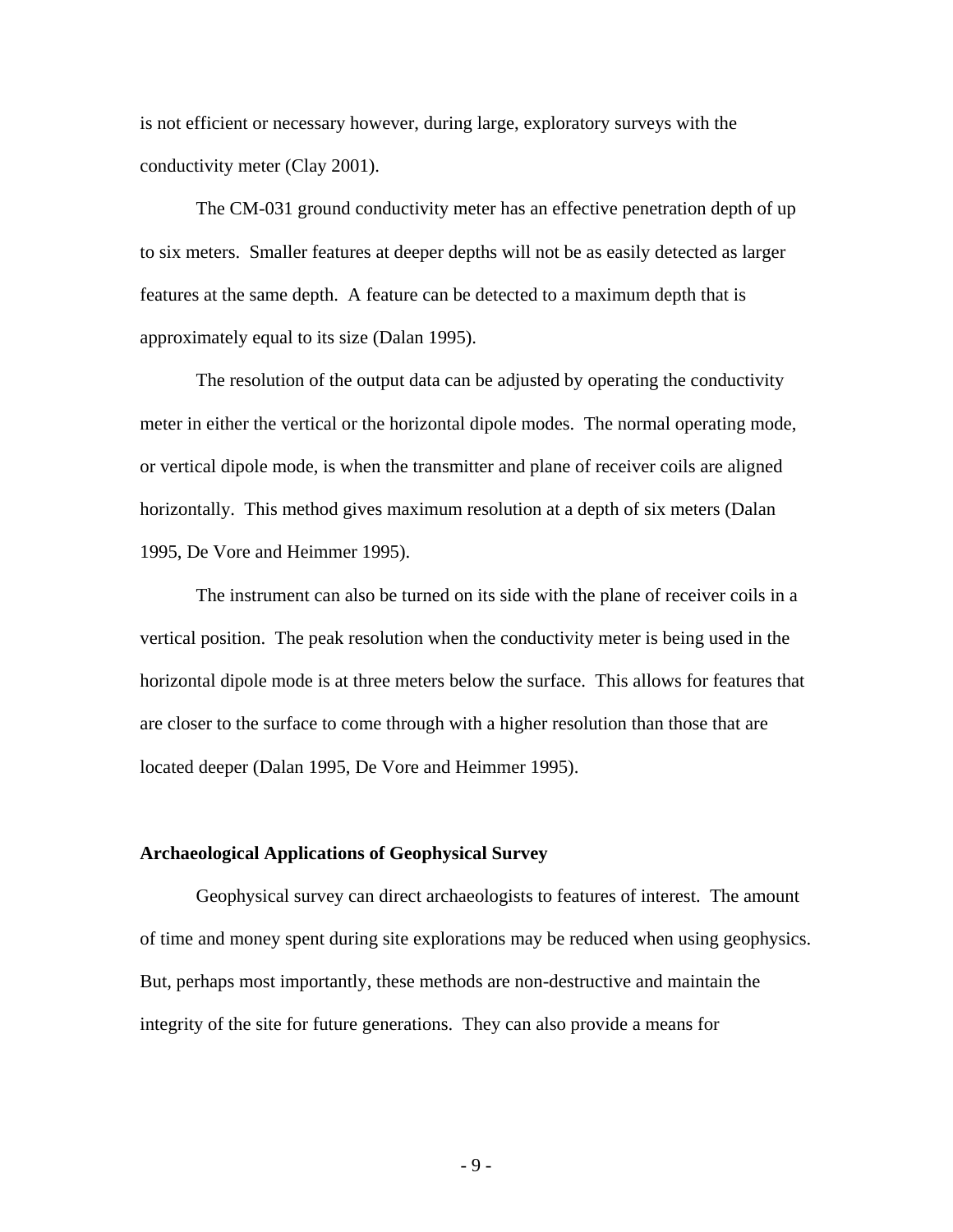investigating culturally sensitive burial, sacred, or ceremonial sites (North American Database of Archaeological Geophysics 2006).

 Cahokia Mounds State Historic Site in Collinsville, Illinois is an example of a site that has benefited from the non-destructive nature of geophysical surveys. Cahokia was a large Mississippian center that flourished from around AD 800 - 1400. The site included a large central plaza surrounded by wooden palisades and earthen mounds used for fortification. More research is needed to better understand the complexity of the site. However, urban sprawl, agricultural practices, past excavations, and construction of the park have already disturbed or destroyed a large portion of the site. Research must continue, however if it is done through multiple excavations, the integrity of the site will be compromised. The use of geophysical techniques in future investigations may offer a solution to this problem (Dalan 1989, 1991).

 Rinita Dalan of Minnesota State University Moorhead has completed geophysical surveys at Cahokia. The primary focus of her 1987 – 1989 surveys were to assess the use of electromagnetic remote sensing methods for detecting archaeological features at Cahokia. Specifically, Dalan's work regarded the Central Palisade. The geophysical data that was acquired was used to determine where to center excavation units along the route of the palisade. The areas that were determined to be most suitable for excavation were areas that seemed to have intact and relatively undisturbed remains (Dalan 1989).

 Dalan used a variety of electromagnetic instruments manufactured by Geonics. The instrument that Dalan used that is of interest for the scope of this paper is the EM31 (Dalan 1989). The basic mechanics and parameters of this instrument mirror that of the CM-031, which was used in the geophysical survey at the Cade site.

 $-10-$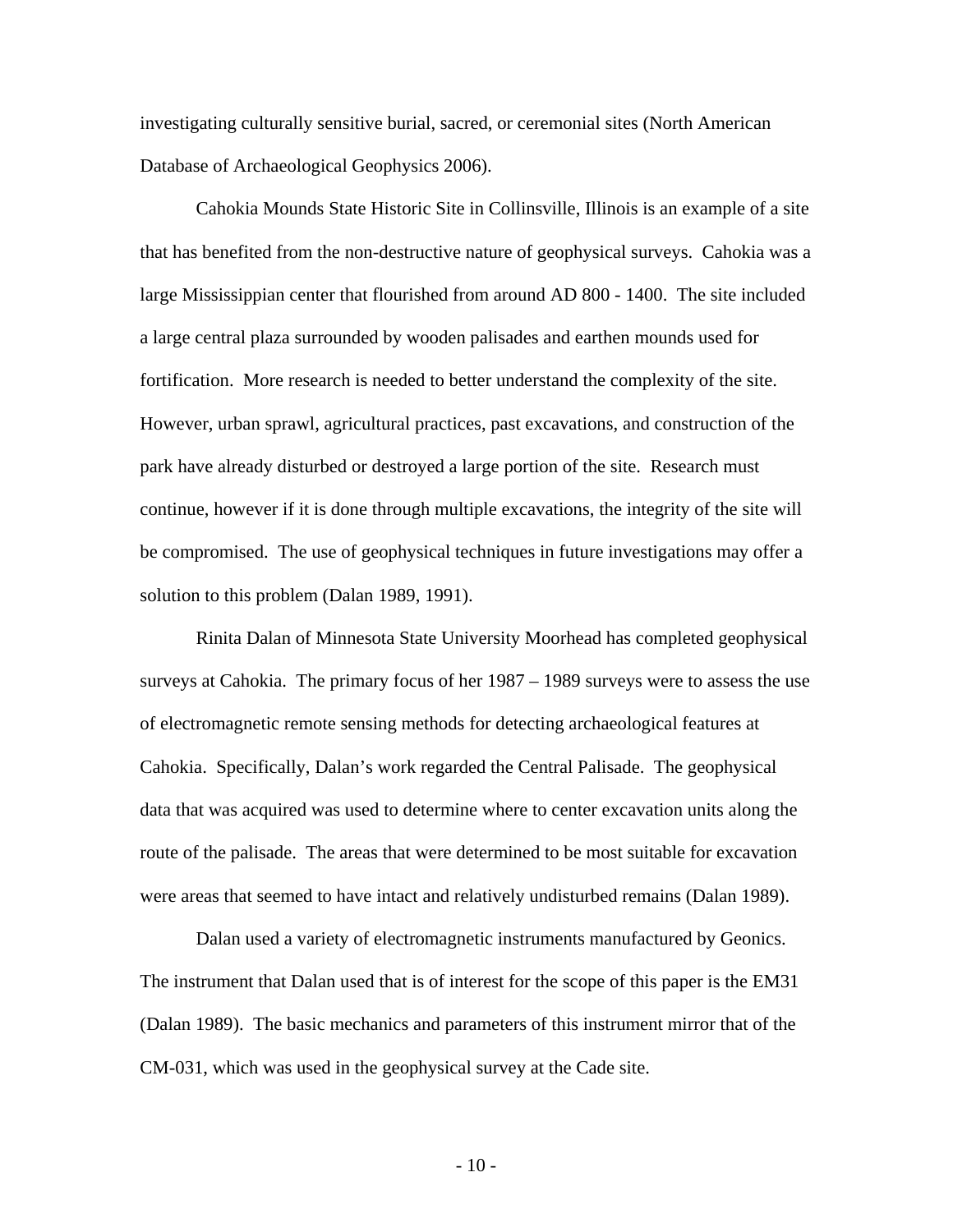Prior to Dalan's work, only 27 meters of the southern course of the palisade were documented. The results of her survey established an estimated 200 meters for the length of the southern course. The Central Palisade as a whole was found to extend for approximately 2950 meters; whereas before the geophysical survey, only 227 meters of the entire Central Palisade were documented. Dalan's results indicate that the EM31 is capable of detecting palisade trenches, locating bastions and prehistoric fill areas, and identifying historic features (Dalan 1989).

## **Background of the Cade 5 Site**

 Feature 1 at the Cade 5 site is a hearth that has been partially excavated by UW-L's 1994 fieldschool. The hearth is oval and measures 2.3 meters in north-south length and 1.7 meters in east-west width. It starts at the base of the plowzone, which lies about 25 centimeters below post-settlement alluvium. The feature was bisected on a northsouth axis. The western one-half was excavated, while the eastern half was preserved (Theler et al. 1998) as seen in Figure 1 and Figure 2.



**Figure 1.** The 1994 excavation **Figure 2.** 

The area that was excavated produced 139.9 kilograms of burned dolomite.

Although the excavation was too small to allow for the interpretation of the depositional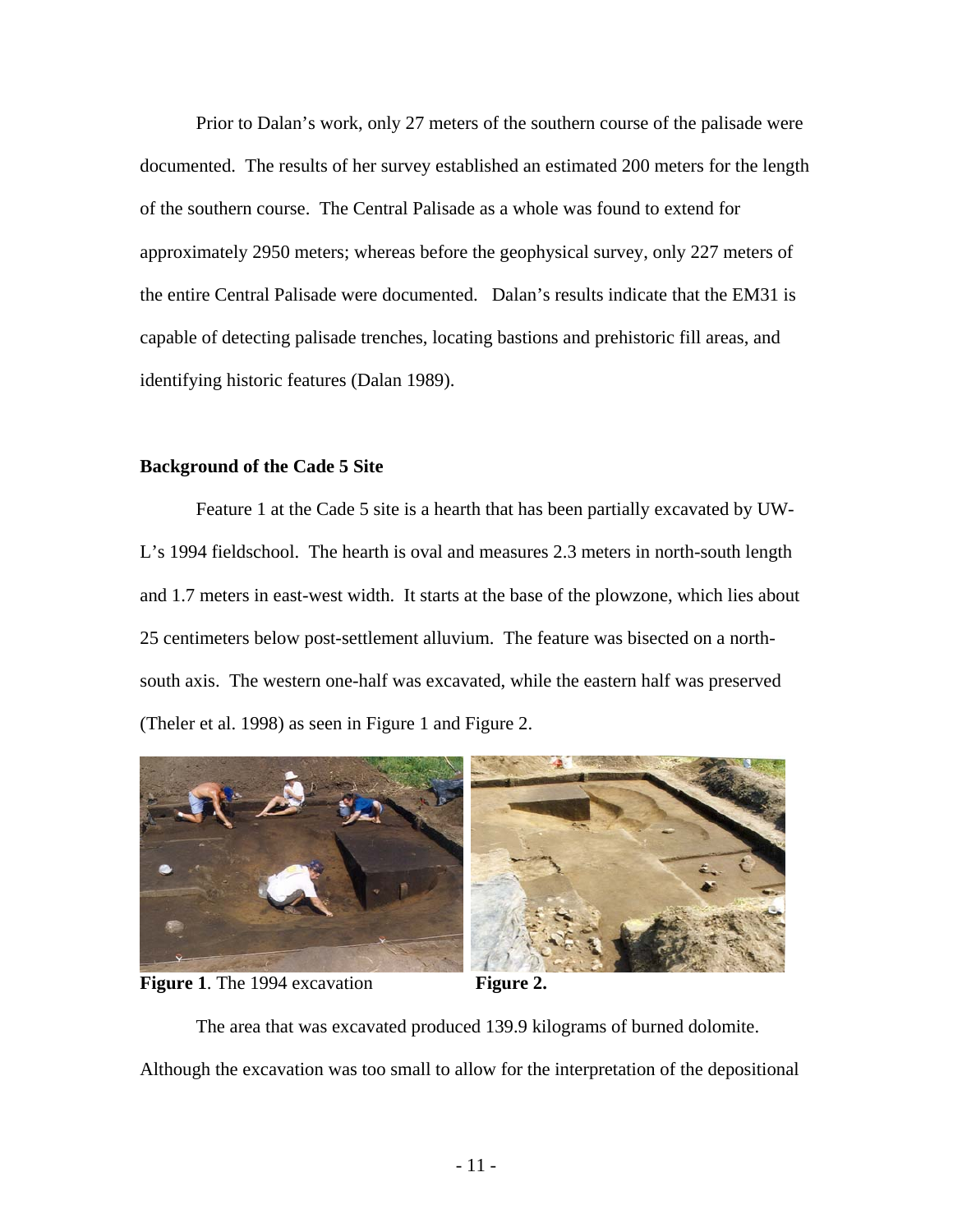sequence responsible for the formation of the site, some characteristics were noted. The soil sequence beneath the hearth was found to be complex and varied. Each profile was different. A portion of the profile seemed to have been filled prior to the construction of Feature 1 through anthropogenic processes (Theler et al. 1998).

The research questions that have been asked about this site include the following: 1) What is the temporal range and spatial distribution of Woodland tradition sites in the North Fork of the Bad Axe River Valley? 2) Is there evidence to suggest that the Bad Axe drainage was occupied either on a seasonal basis or year round (Theler and Boszhardt 2006)?

#### **Methodology**

#### *Pre-survey Site Evaluation*

It is important to evaluate the site prior to geophysical survey (De Vore and Heimmer 1995). The following characteristics of the Cade project area have been noted. The survey area is encompassed within an agricultural field. The terrain is level. Target features are expected to be found within three meters below the surface.

There are no visible interferences such as utility lines or fences that may affect magnetic readings. An old barn is located approximately 19 meters from the south side of the survey location. It is not likely that the barn will cause interference with magnetic signatures.

The ground was moist. A rainstorm passed through the region the night before and saturated the ground. Ions flow more freely in water, so when the soil is saturated with water, the ground will be more conductive. The soil at the survey site is comprised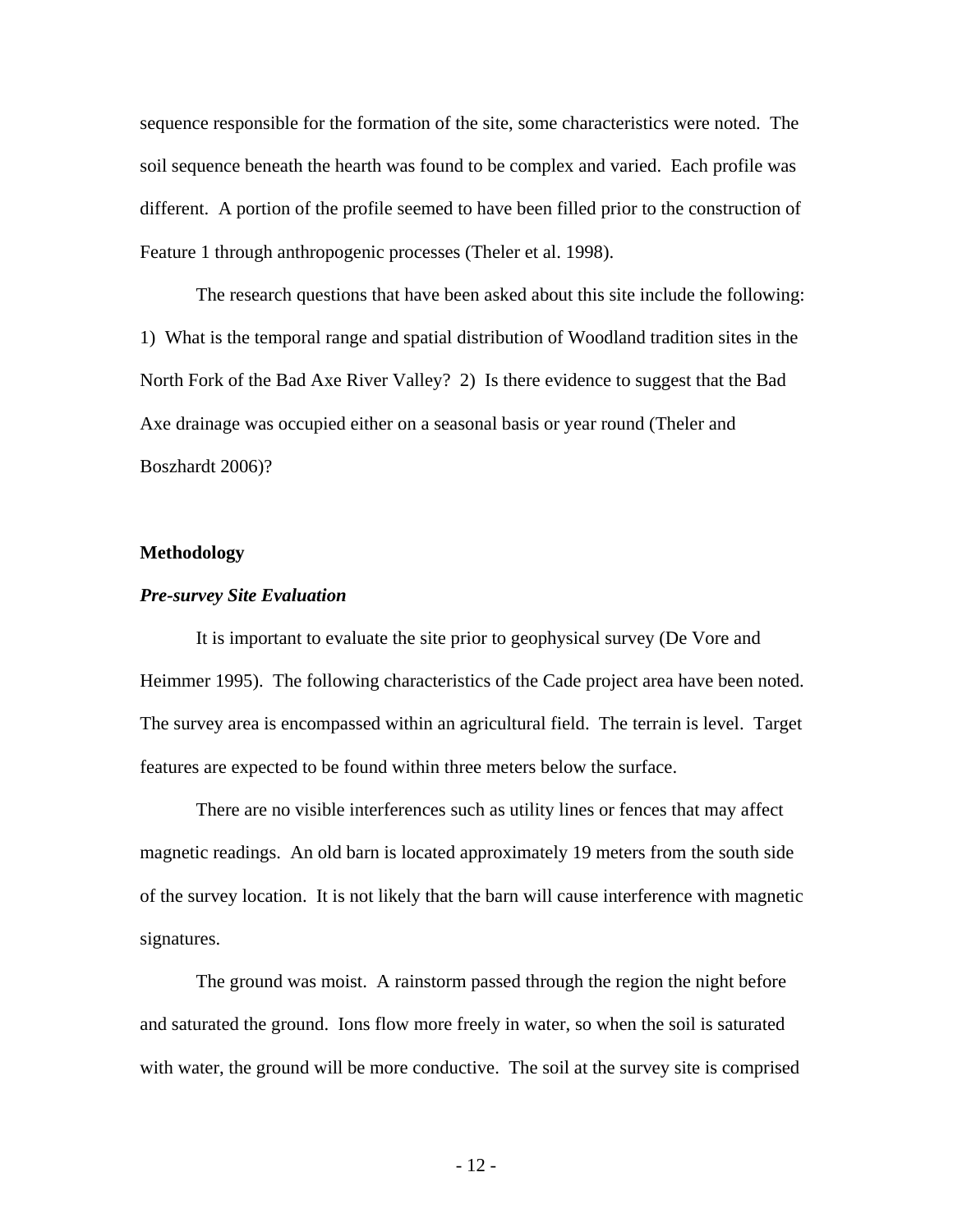mostly of silt. The field had not been plowed prior to the geophysical survey. Plow-scars from the previous growing season were apparent. Corn stubble covered around 75% of the surface of the ground.

#### *First Electromagnetic Conductivity Survey*

The survey was conducted with GF Instruments CM-031 conductivity meter. During the first survey, the instrument was operated in the vertical dipole mode. This is the standard operating mode for the instrument and gives a maximum resolution for the measurements at six meters below the surface. Standard survey methods were employed, including the laying of a grid over the project area. The grid measured 30 meters on the east/west axis by 60 meters on the north/south axis. Data was recorded at three-meter intervals along each transect of the grid. Each transect was located three-meters apart. GPS coordinates were captured for all four corners of the grid.

Frohlich and Lancaster (1986) assessed causes of error that introduce variation in conductivity measurements. It was found that significant variations occurred when changing walking direction while taking readings. Therefore, all readings were taken while walking south to north along each transect, as opposed to making a zigzag pattern.

It was also found that it is important to make sure that the conductivity meter is held at a constant position on the hip in order to keep the instrument at a level height above the surface of the ground. This reduces the chance of measuring a greater or lesser amount of the subsurface while traversing transects (De Vore and Heimmer 1995, Frohlich and Lancaster 1986). To avoid this error during the Cade 5 survey, the instrument was operated by the same person during the entirety of measurement taking.

- 13 -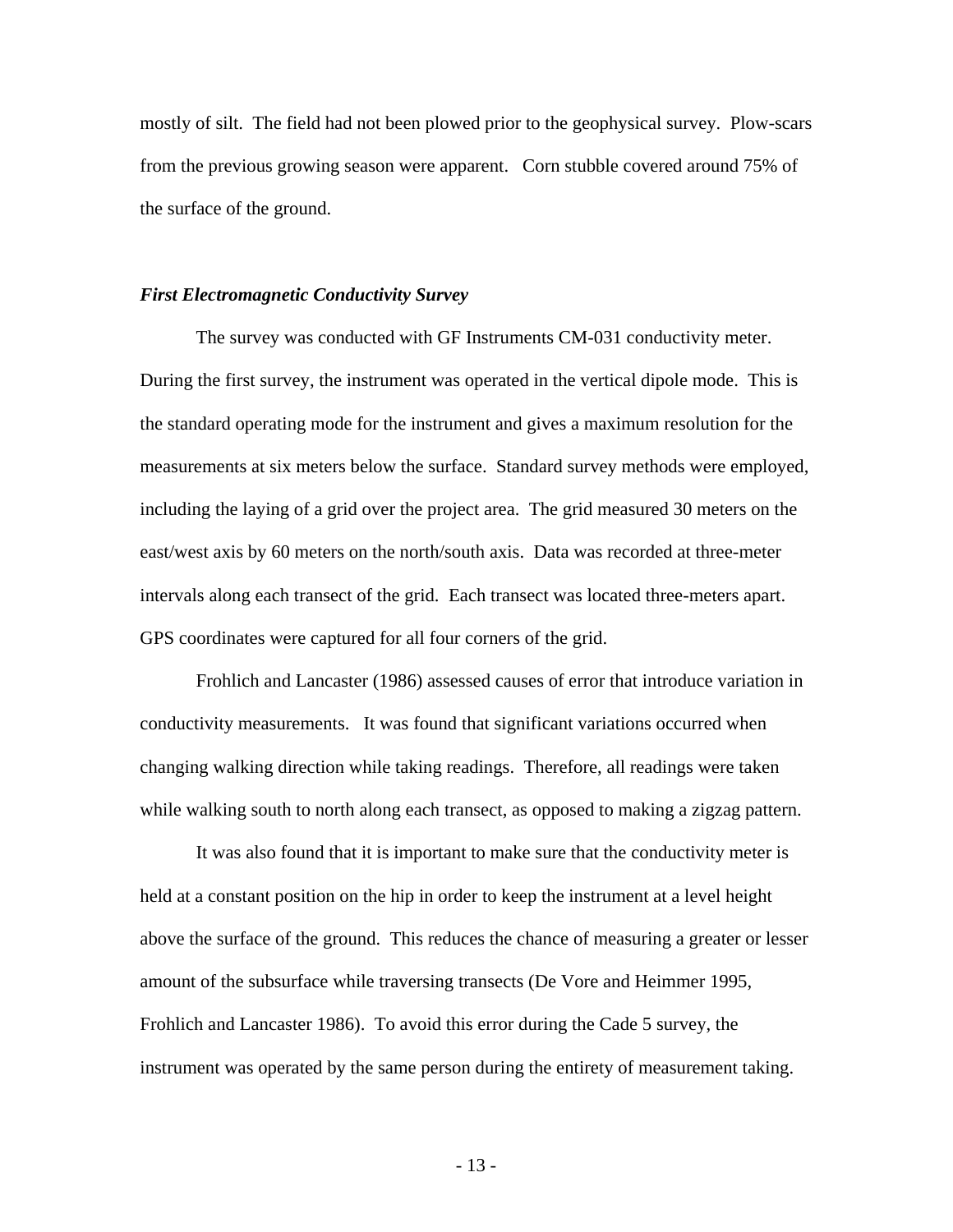A portion of the soil conductivity survey was conducted over a known archaeological feature. This feature consists of the hearth located at the Cade 5 site. It was hoped that the known feature in the conductivity survey would act as a proxy to aid in the interpretation of the different soil conductivity signatures at the site.



measurements transect #30



**Figure 3**. Taking conductivity **Figure 4.** Looking down profile/

## *Conductivity data processing*

The data that was collected during the survey was transferred into Excel so that it would be in the proper format for easy use with the mapping software, Surfer, by Golden Software. Isoline maps of the soil conductivity values and the inphase values were produced. This allowed for the creation of a model of the subsurface. These maps allowed for analysis of the site and for interpretations to be made.

## *Results of First Conductivity Survey*

 Figure 5 displays the conductivity measurements obtained during the survey. Each time the color ramps on the scale, it indicates an increase of one milliSiemen per meter. Table 1 describes the signatures that typify each soil type. The measurements from Cade 5 range between about 13 to 20 milliSiemens per meter. All of the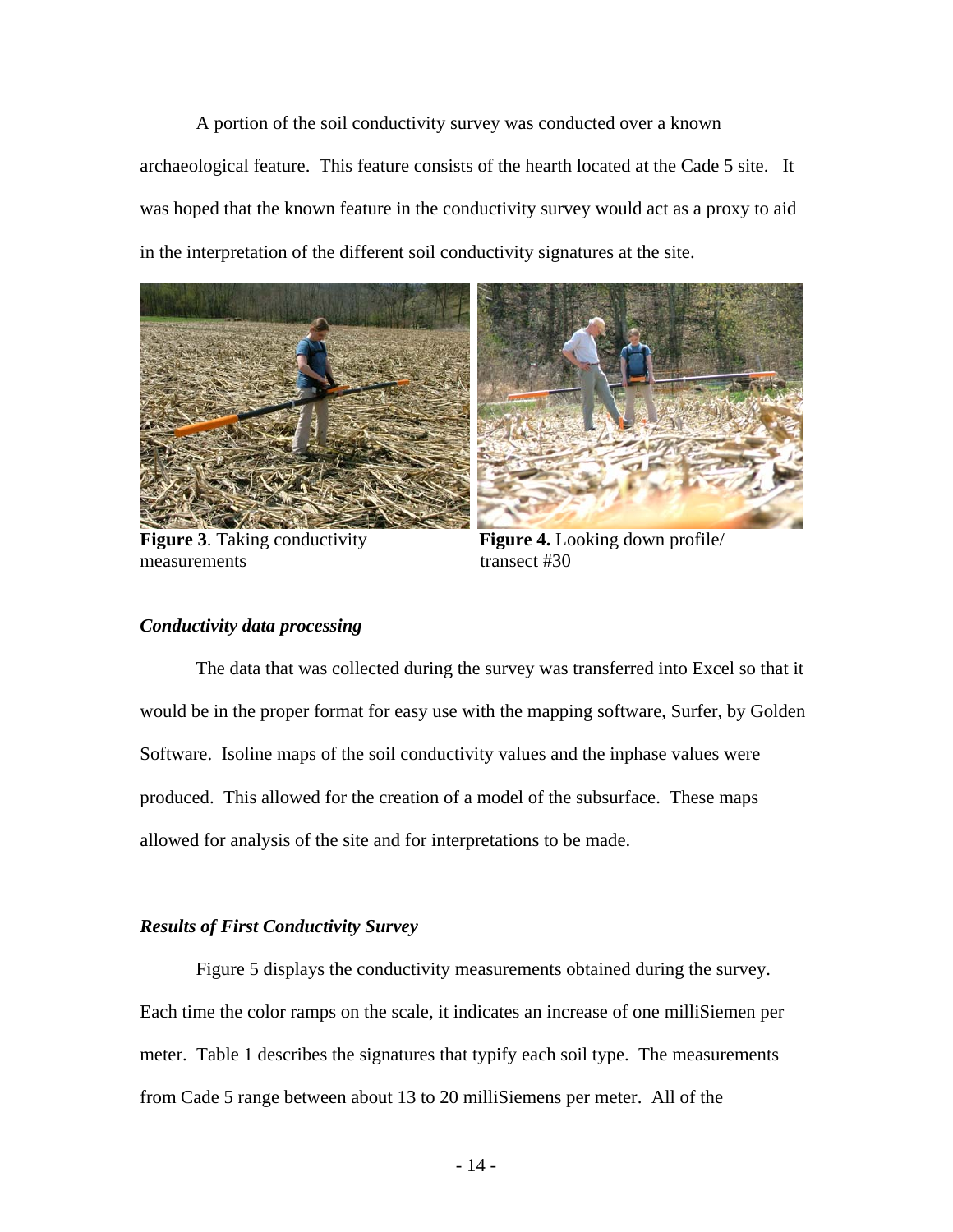measurements fall within the soil classification of silt. There are no contrasts that would signal the presence of an anomaly.



**Figure 5.** Raster image of vertical dipole mode conductivity values

| <b>SOIL</b>  | <b>CONDUCTIVITY MS/M</b> |
|--------------|--------------------------|
| Sand, gravel | $0.1 - 1$                |
| Silty sand   | $1 - 5$                  |
| Loam         | $5 - 25$                 |
| Silt         | $12.5 - 25$              |
| Clay         | $25 - 100$               |
| Saline soil  | $100 - 200$              |

**Table 1.** Characteristic conductivity signatures for soil type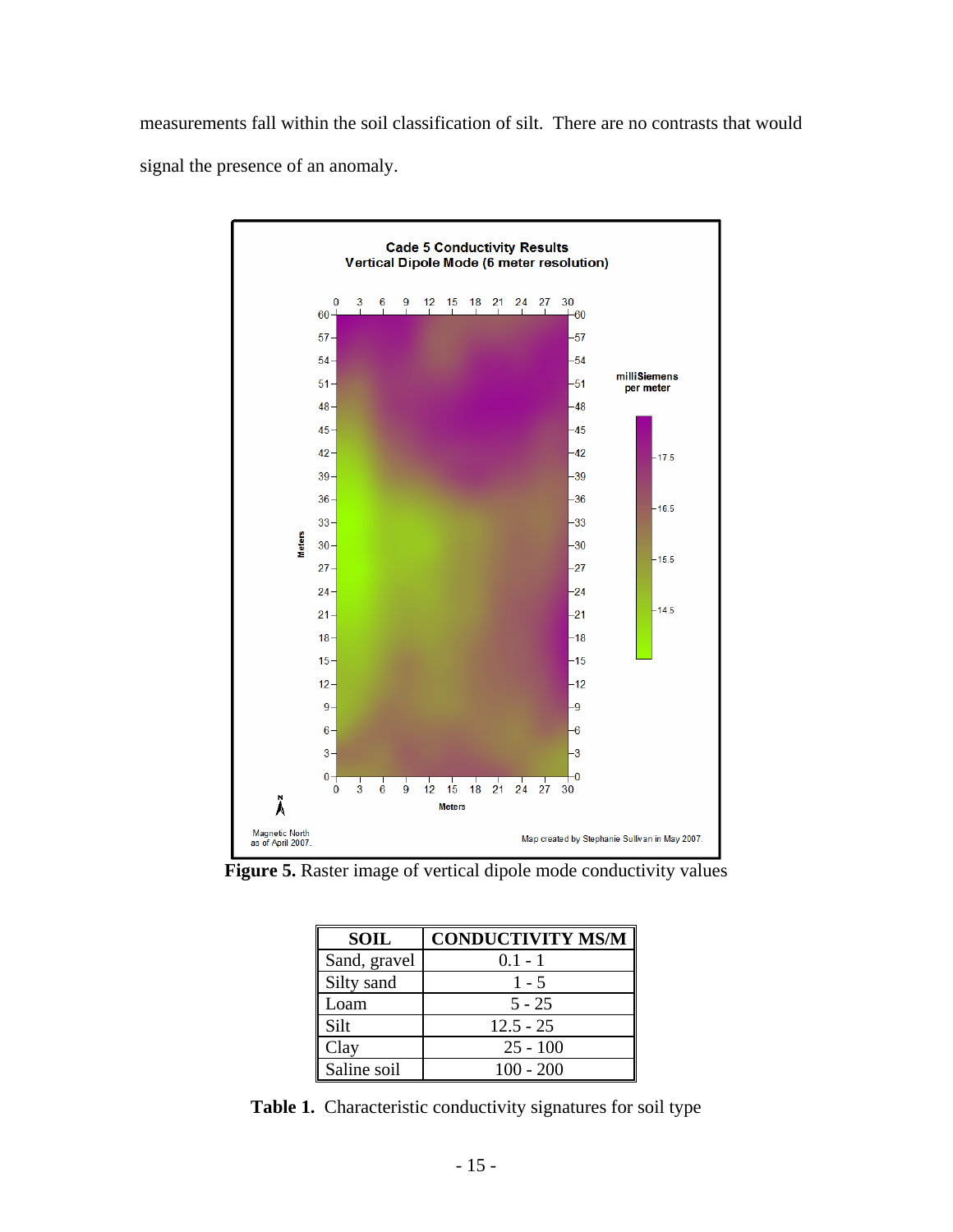## *Conductivity compared to Inphase*

 The conductivity meter also gives measurements for its inphase component. The inphase component is magnetic susceptibility. Figure 6 displays the inphase magnetic susceptibility measurements. Conductivity and inphase are measured simultaneously. The inphase parameter measures the relative size of the real component of the vertical magnetic field which permits detection of buried metal objects. Between the lowest and the highest values at the survey site, the measurements only vary by 10 parts per thousand. This tells us that the survey area does not contain buried metal objects that might interfere with the conductivity measurements.



**Figure 6.** Raster image of vertical dipole mode inphase values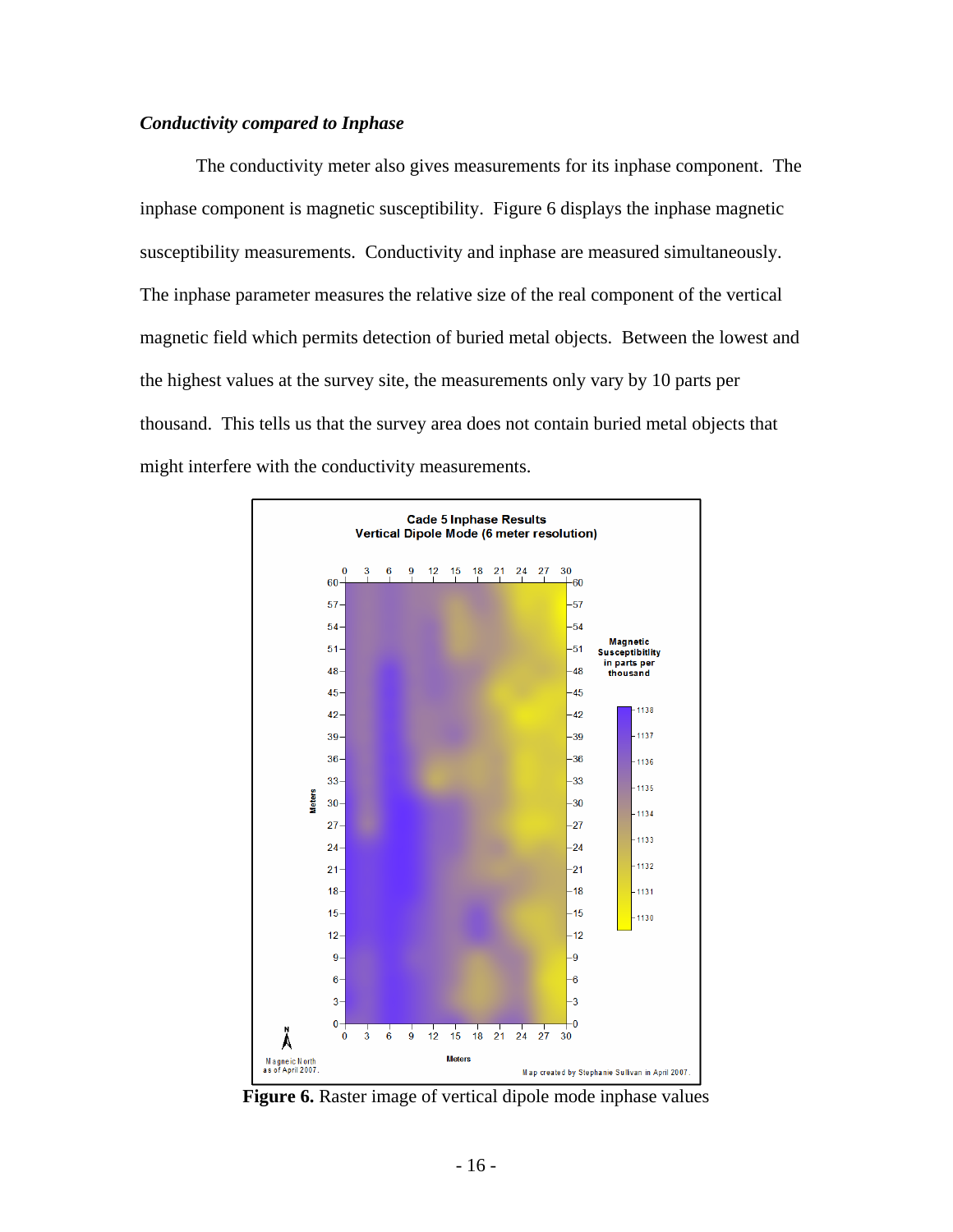## *Second Electromagnetic Survey: Conductivity and Inphase Results*

 A week after completing the first survey, a second survey was conducted. The objective for this survey was to operate the conductivity meter in the horizontal dipole mode, which measures closer to the surface. This produces readings at a maximum resolution of three meters below the surface. The same grid was used but this time only the southern 30 meter by 30 meter half was surveyed. The result of this survey is once again, no anomalies. The values range between 15 and 21 milliSiemens for the ground conductivity conditions, reflecting the normal soil matrix of the area (Figure 7). The inphase magnetic susceptibility values do not contain any spikes and maintain the range of between 1126 and 1138 parts per thousand that was seen in the first survey (Figure 8).



**Figure 7.** Raster image of horizontal dipole mode conductivity values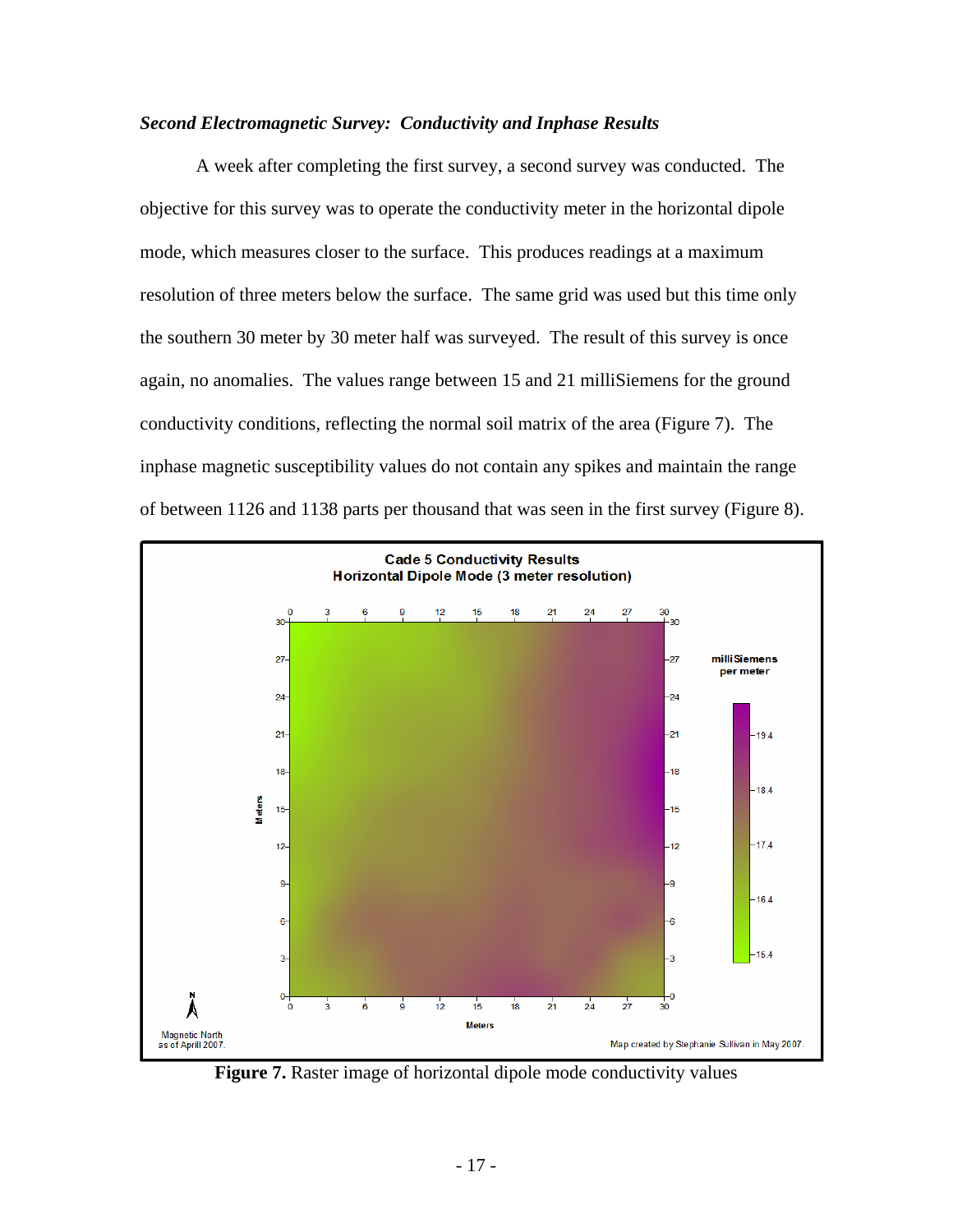

**Figure 8.** Raster image of horizontal dipole mode inphase values

## *Magnetic Susceptibility Survey*

 The original plan for this project was to use the MS2 magnetic susceptibility meter to further explore any anomalies that may have been found. Since no anomalies were detected, it was decided that a few measurements would be taken with the MS2 in order to gain a better understanding of its use in the field.

 The MS2 has a suite of probes that can be attached to the meter in order to explore a full range of geologic conditions. However, each probe is quite expensive and must be purchased separately. Currently, UW-L owns the MS2C core logging sensor for measuring sediment cores in a lab and the MS2F probe for high resolution surface measurements. Since the F probe is for use in the field, that is the sensor that was used.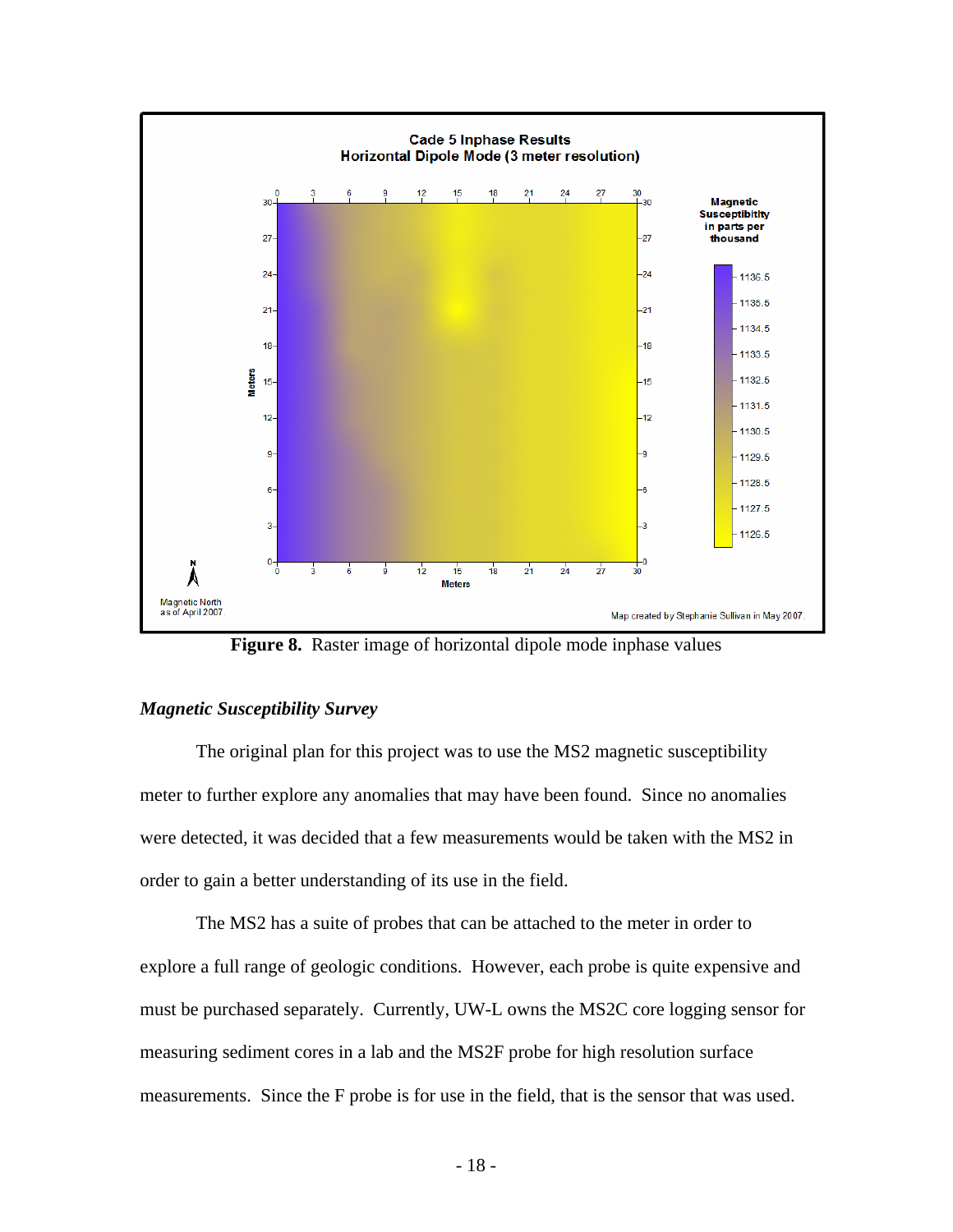This probe is best suited for taking measurements of soil profiles on exposed soil walls. During this project, it was only used on the surface of the ground (Figure 9). The measurements that were taken reflect the plowzone horizon and are not archaeologically significant.



**Figure 9.** Taking surface measurements with the MS2F probe

## **Conclusion**

Three different soil signatures were expected to be found during the surveys. These would be the following: 1) the normal soil background (characterized by the signature for silt), 2) the disturbed ground where excavation took place and, 3) the remainder of the hearth that is still intact (characterized by anomalous soil signatures). It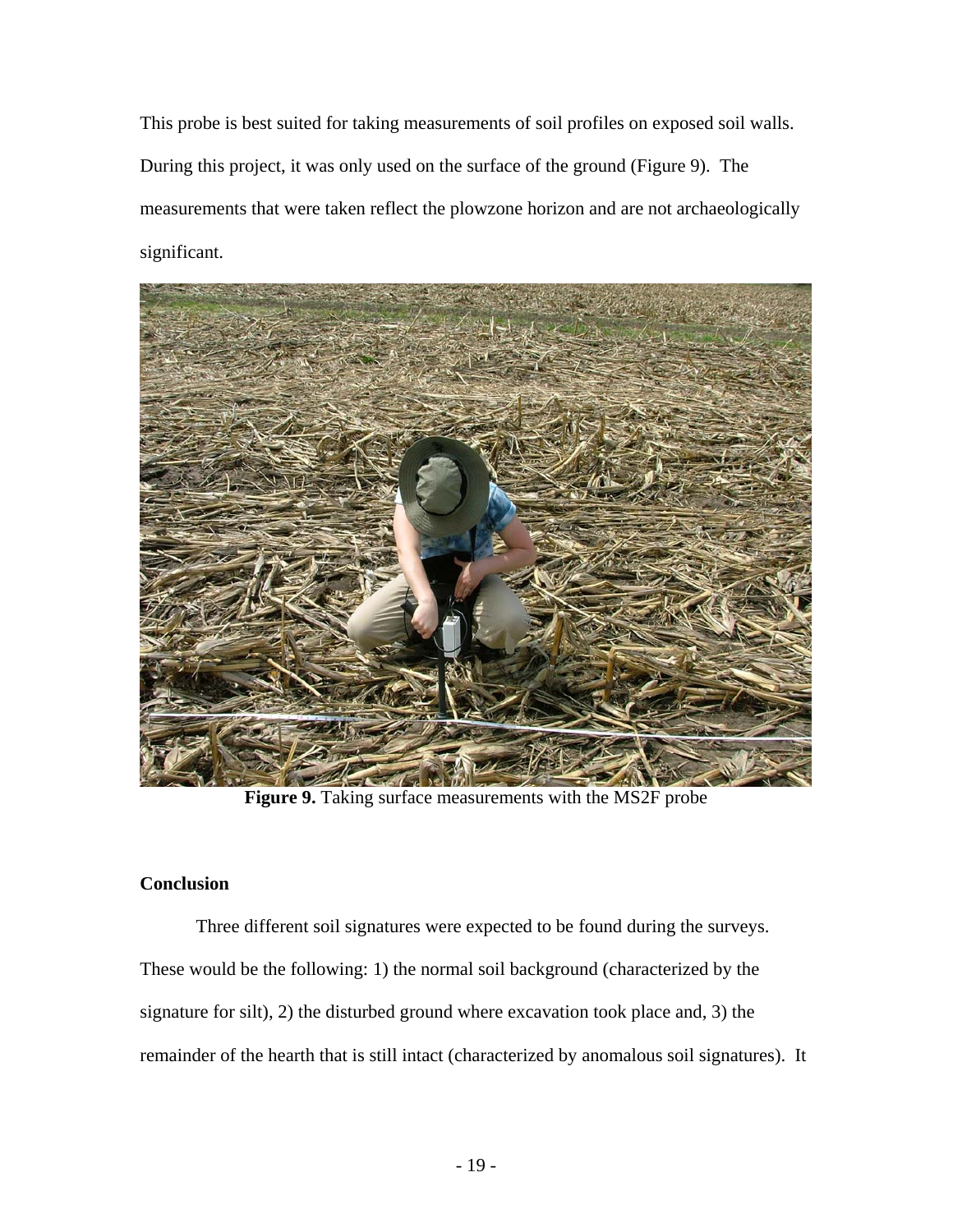was also hoped that additional anomalies would be found in the rest of the survey area. However, none of these expectations were produced in the results.

 The second objective was to employ a new method of survey in the Cade Archaeological District that may contribute to the understanding of the spatial distribution and expansion of the Late Woodland Tradition. It has been determined that the CM-031 conductivity meter is too large to be used to detect prehistoric features that tend to be found within the first two meters below the surface. Although it is possible for this instrument to be used for archaeological purposes, its parameters are not suited for use at the Cade site.

 The third objective of this project was successfully met. A better understanding regarding the archaeological applications of the geophysical equipment available at UW-L was gained. Although this project did not return the results that were hoped for, the results are still valuable. To quote Berle Clay (2007),

"It cannot be stressed too strongly that, to effectively use geophysical survey techniques in archaeology, they must be "used." This is a cryptic way of saying that it takes a lot of field experience to gain confidence in one's results so that they can become a really effective adjunct of the archaeologist's tool kit."

#### **Discussion**

This project was limited by the equipment that is currently available (as of 2007) at UW-L. It put to test the use of the CM-031 for archaeological purposes. The water table was encountered at a depth of 1.5 meters during the 1994 excavation of the hearth at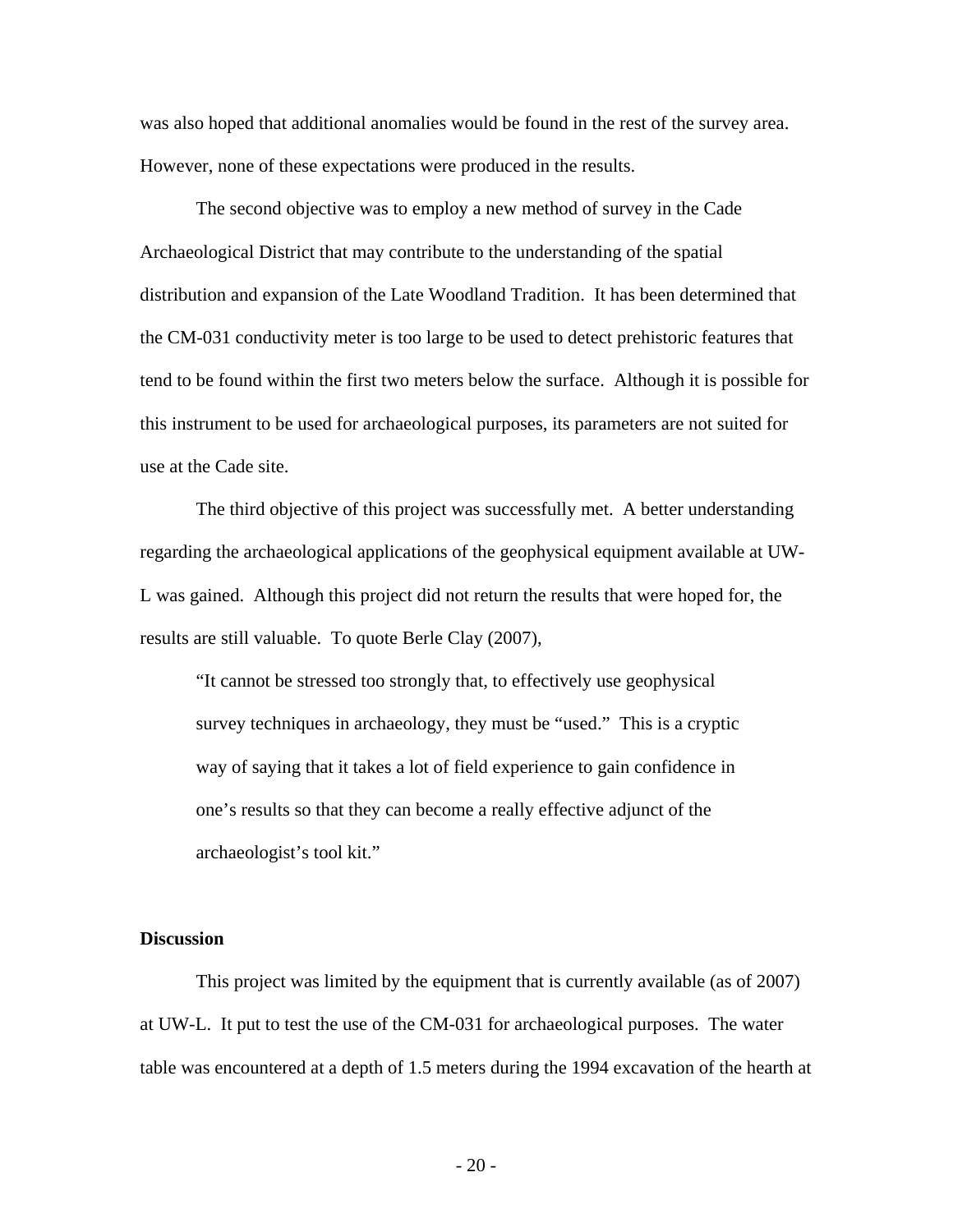Cade 5 (Theler et al. 1998). Therefore, features are most likely to be found in the shallow subsurface in the Cade Archaeological District. The CM-031 was found to be unsuccessful in detecting such features. Therefore, it is the author's recommendation that if future geophysical research is to be conducted for archaeological purposes in a similar environment, a more suitable instrument be employed. One instrument that may be considered is the EM38 produced by Geonics. This electromagnetic conductivity meter has a maximum resolution at a depth of 1.5 meters in the vertical dipole mode and a depth of .75 meters in the horizontal dipole mode.

The MS2 could be properly outfitted for archaeological prospecting by purchasing, or renting, a more suitable probe or sensor. The MS2H down-hole magnetic susceptibility logger has been designed specifically for archaeological needs. The author feels that the MS2H used in conjunction with the EM38 may produce the results that were hoped for in this project.

## **Acknowledgements**

I would like to offer my deepest gratitude to each person whom contributed to this project. My special thanks go out to the following people: Dr. Dean Wilder and Dr. James Theler of the University of Wisconsin-La Crosse for their guidance, Ms. Miranda Alexander, Mr. Mike Bednarchuk, and Mr. Justin Moe for their help with the field portion of this project, and, to Mr. Zeek Martin for his support, help in the field, and tasty meals every night.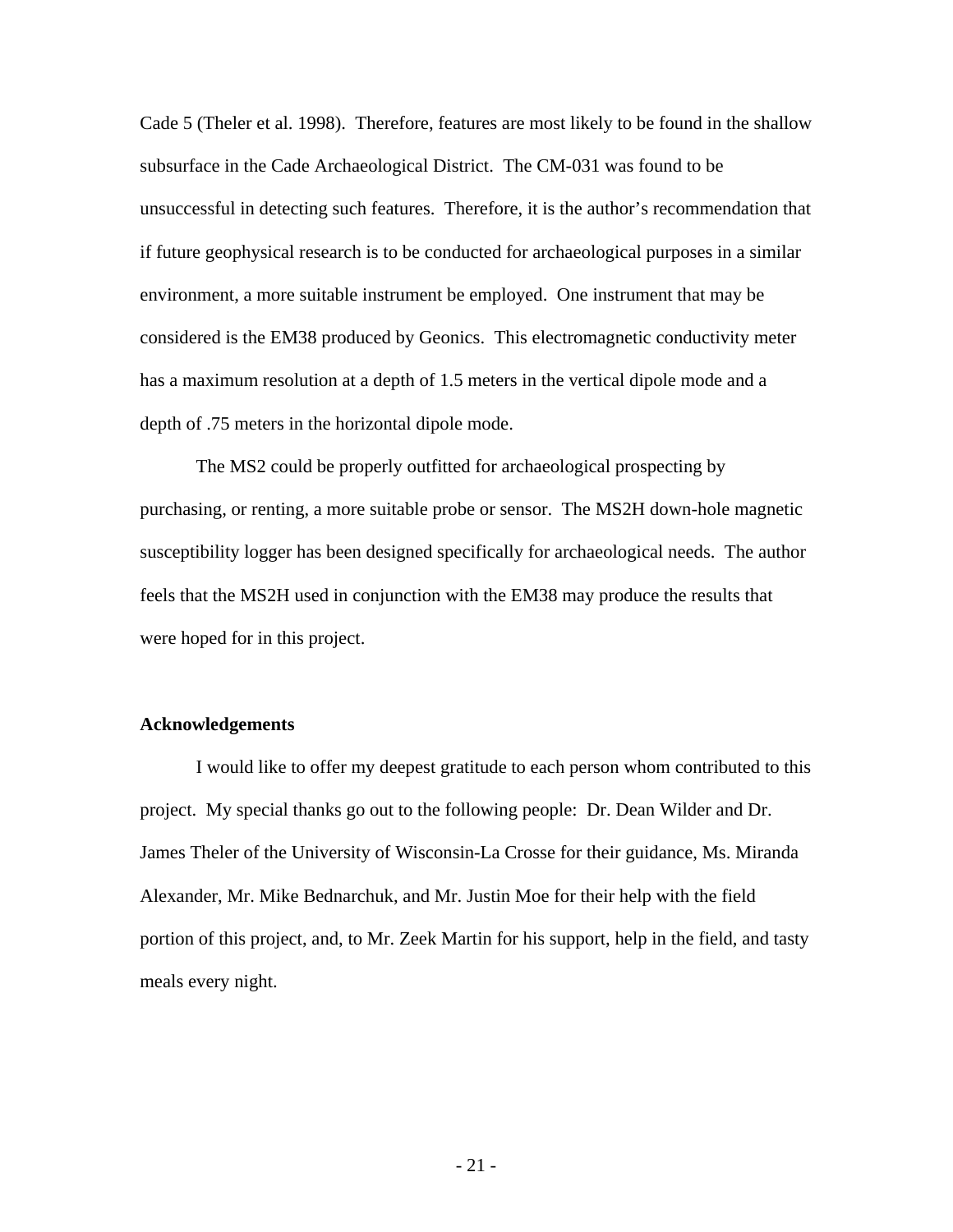## **References Cited**

#### Clark, Anthony

1990 *Seeing Beneath the Soil*. B.T. Batsford, London.

## Clay, R. Berle

- 2001 Complementary Geophysical Survey Techniques: Why Two Ways are Always Better than One. *Southeastern Archaeology* 20(1):31.
- 2007 Conductivity (EM) Survey: A Survival Manual, Electronic document, http://www.crai-ky.com/projects/reports/conductivity.pdf, accessed May 1, 2007.

Dalan, Rinita A.

- 1989 Electromagnetic Reconnaissance of the Central Palisade at the Cahokia Mounds State Historic Site. *The Wisconsin Archeologist* 70:309-332.
- 1991 Defining Archaeological Features with Electromagnetic Surveys at the Cahokia Mounds State Historic Site. *Geophysics* 8:1280-1287.
- 1995 Geophysical Surveys for Archaeological Research: Electromagnetic Conductivity Surveys. Submitted to Steven L. De Vore, National Park **Service**

De Vore, Stephen and Don H. Heimmer

1995 *Near-Surface, High Resolution Geophysical Methods for Cultural Resource Management and Archeological Investigations*. National Park Service, Rocky Mountain Region, Division of Partnership and Outreach, Interagency Archeological Services, Denver.

North American Database of Archaeological Geophysics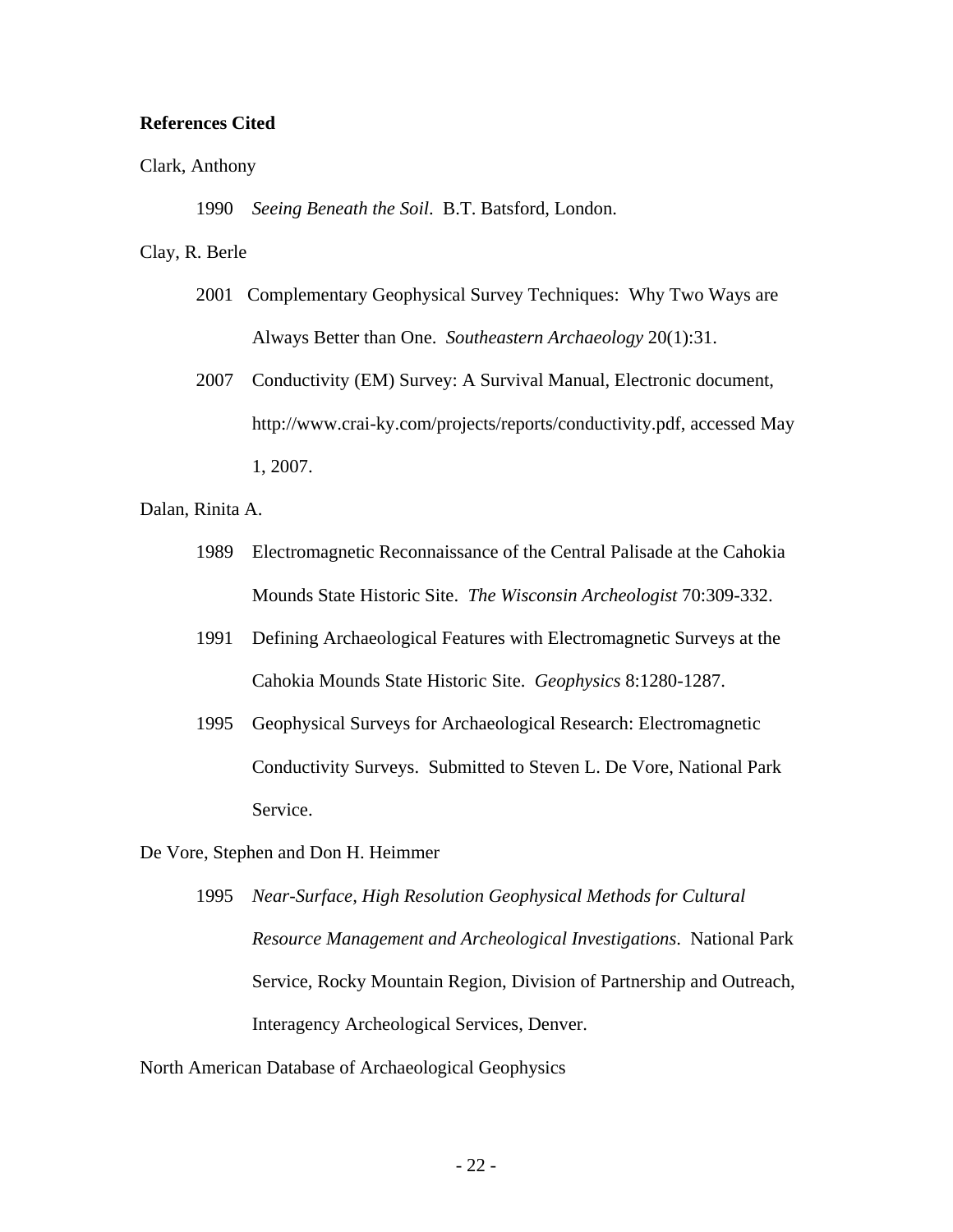2006 University of Arkansas-Fayetteville. Electronic document,

http://www.cast.uark.edu/nadag/, accessed on December 10, 2006.

Michaels, George H.

 2001 Archserve. Electronic document, http://id-archserve.ucsb.edu/ANth3/ Courseware/Chronology/11Paleomag\_Archaeomag.html, accessed December 10, 2006.

Theler, James and Robert F. Boszhardt

- 2006 Collapse of Crucial Resources and Culture Change: A Model for the Woodland to Oneota Transformation in the Upper Midwest. *American Antiquity* 71:433-472.
- Theler, James L., Loren Cade, Dan Garrigan, Eric Pfaff, Jennifer Phillips, Erin Richardson, Scott Welch
	- 1998 Bad Axe River Archaeology: Research at prehistoric sites in a small stream valley in western Wisconsin's Driftless Area. Manuscript on file, Mississippi Valley Archaeology Center, La Crosse, Wisconsin.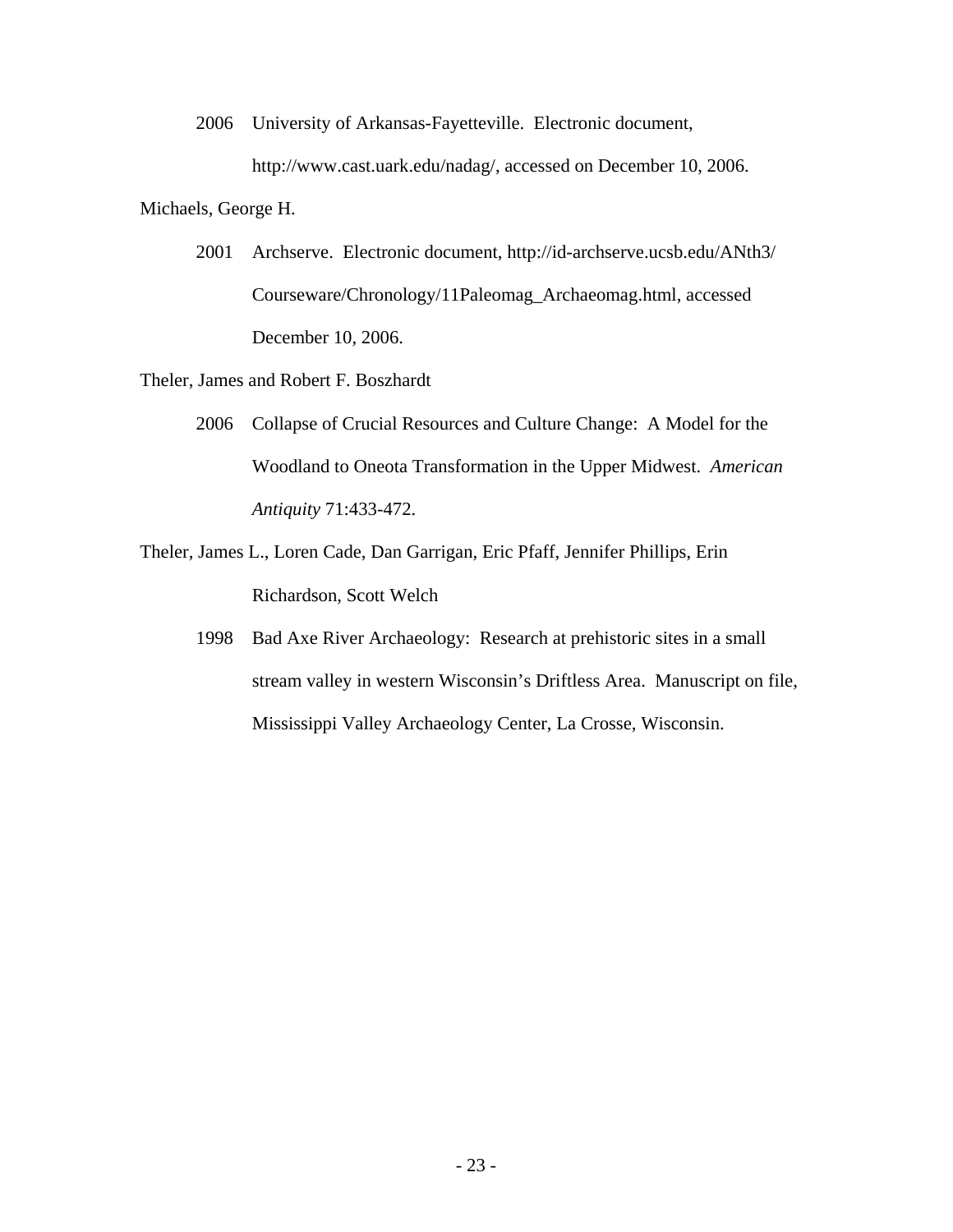# Field Notes

**Date:** 4-23-07

## **Pre-survey Evaluation**

 Are there cultural related interferences that may affect magnetic readings (buildings, fences, buried objects, utilities, etc.)?

 There is a barn 19 meters to the south of the southern edge of the grid. Power lines are parallel to Upper Newton Road. It is not thought that these objects are close enough to cause interference.

Is there noticeable moisture in the soil?

It rained the day before on 4-22. The ground was moist.

Is soil hard, blocky, loose, or sandy?

Silty

Is ground surface relatively smooth, furrowed or broken?

 The field was not plowed prior to survey, however plowscars are present from the previous season. Cornrows are in the same direction as profile/transect lines. Corn stubble covers approximately 75% of the ground.

**Temperature:** Warmed up throughout the day. Temperature ranged from 72-80 degrees.

Wind: A bit, not enough to affect survey.

**Sky:** Mostly sunny and clear with a few clouds.

**Start time:** 11:00 am

**End time:** 3:00 pm

## **Field crew:**

Dr. Dean Wilder Stephanie Sullivan Justin Moe Mike Bednarchuk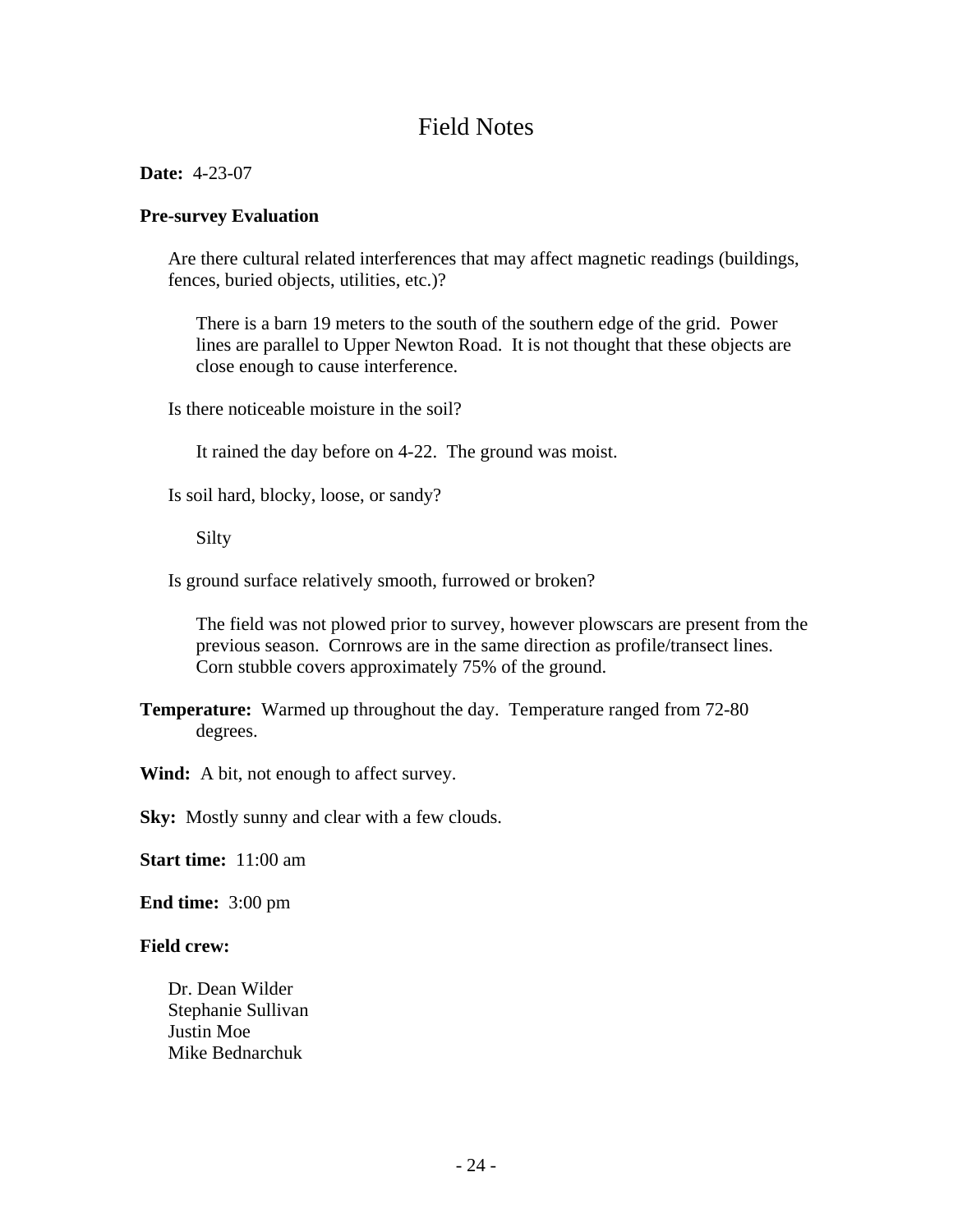**Date:** 4-29-07

**Temperature:** 79-84 degrees

**Wind:** Very windy, front rolling in

**Sky:** partly cloudy

**Start time:** 12:00 pm

**End time:** 3:00 pm

# **Field crew:**

 Stephanie Sullivan Miranda Alexander Zeek Martin

## **Notes:**

-The ground was moist.

 -Profile 6, station 24 was missing data. Interpolated data point to be 16.5 milliSiemens/meter.

## **GPS waypoints:**

 Note: The GPS coordinates are not precise. They *may* be within two to four meter accuracy.

| Waypoint   | <b>North</b> | West     |
|------------|--------------|----------|
| 0.0        | 43.58979     | 91.03693 |
| 0,30       | 43.59010     | 91.03693 |
| 0,60       | 43.59033     | 91.03690 |
| 30,60      | 43.59033     | 91.03651 |
| 30,30      | 43.59033     | 91.59033 |
| 30,0       | 43.58979     | 91.03662 |
| UW-L datum | 43.58969     | 91.03699 |